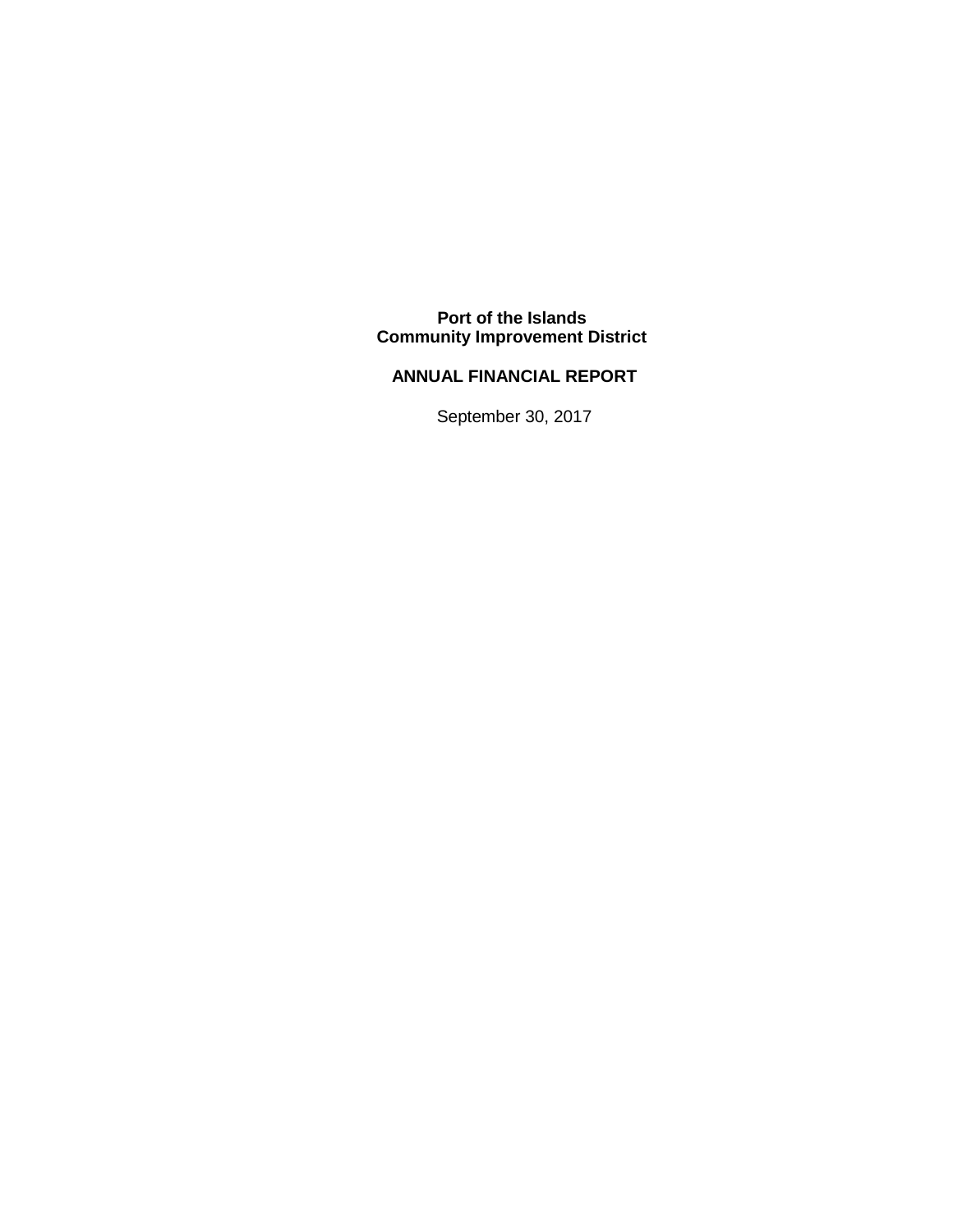# **Port of the Islands Community Improvement District**

# **ANNUAL FINANCIAL REPORT**

# **Fiscal Year Ended September 30, 2017**

## **TABLE OF CONTENTS**

|                                                                                                                                                                                                        | Page<br>Number |
|--------------------------------------------------------------------------------------------------------------------------------------------------------------------------------------------------------|----------------|
| <b>FINANCIAL SECTION</b>                                                                                                                                                                               |                |
| <b>REPORT OF INDEPENDENT AUDITORS</b>                                                                                                                                                                  | $1 - 2$        |
| <b>MANAGEMENT'S DISCUSSION AND ANALYSIS</b>                                                                                                                                                            | $3-8$          |
| <b>BASIC FINANCIAL STATEMENTS</b><br>Government-wide Financial Statements<br><b>Statement of Net Position</b>                                                                                          |                |
| <b>Statement of Activities</b>                                                                                                                                                                         | 9<br>10        |
| <b>Fund Financial Statements</b><br>Balance Sheet - General Fund                                                                                                                                       | 11             |
| <b>Reconciliation of Total General Fund Balances</b><br>to Net Position of Governmental Activities                                                                                                     | 12             |
| Statement of Revenues, Expenditures and Changes in<br>Fund Balances - General Fund<br>Reconciliation of the Statement of Revenues, Expenditures and<br>Changes in Fund Balances of General Fund to the | 13             |
| <b>Statement of Activities</b>                                                                                                                                                                         | 14             |
| Statement of Revenues, Expenditures and Changes in Fund<br>Balances - Budget and Actual - General Fund                                                                                                 | 15             |
| Statement of Net Position - Water & Sewer Fund<br>Statement of Revenues, Expenses and Changes in Fund                                                                                                  | 16             |
| Net Position - Water & Sewer Fund                                                                                                                                                                      | 17             |
| Statement of Cash Flows - Water & Sewer Fund                                                                                                                                                           | 18             |
| <b>Notes to Financial Statements</b>                                                                                                                                                                   | 19-31          |
| INDEPENDENT AUDITOR'S REPORT ON INTERNAL CONTROL OVER<br>FINANCIAL REPORTING AND ON COMPLIANCE AND OTHER MATTERS<br>BASED ON AN AUDIT OF FINANCIAL STATEMENTS PERFORMED IN                             |                |
| ACCORDANCE WITH GOVERNMENT AUDITING STANDARDS                                                                                                                                                          | 32-33          |
| <b>MANAGEMENT LETTER</b>                                                                                                                                                                               | 34-35          |
| INDEPENDENT ACCOUNTANT'S REPORT/COMPLIANCE WITH<br><b>SECTION 218.415, FLORIDA STATUTES</b>                                                                                                            | 36             |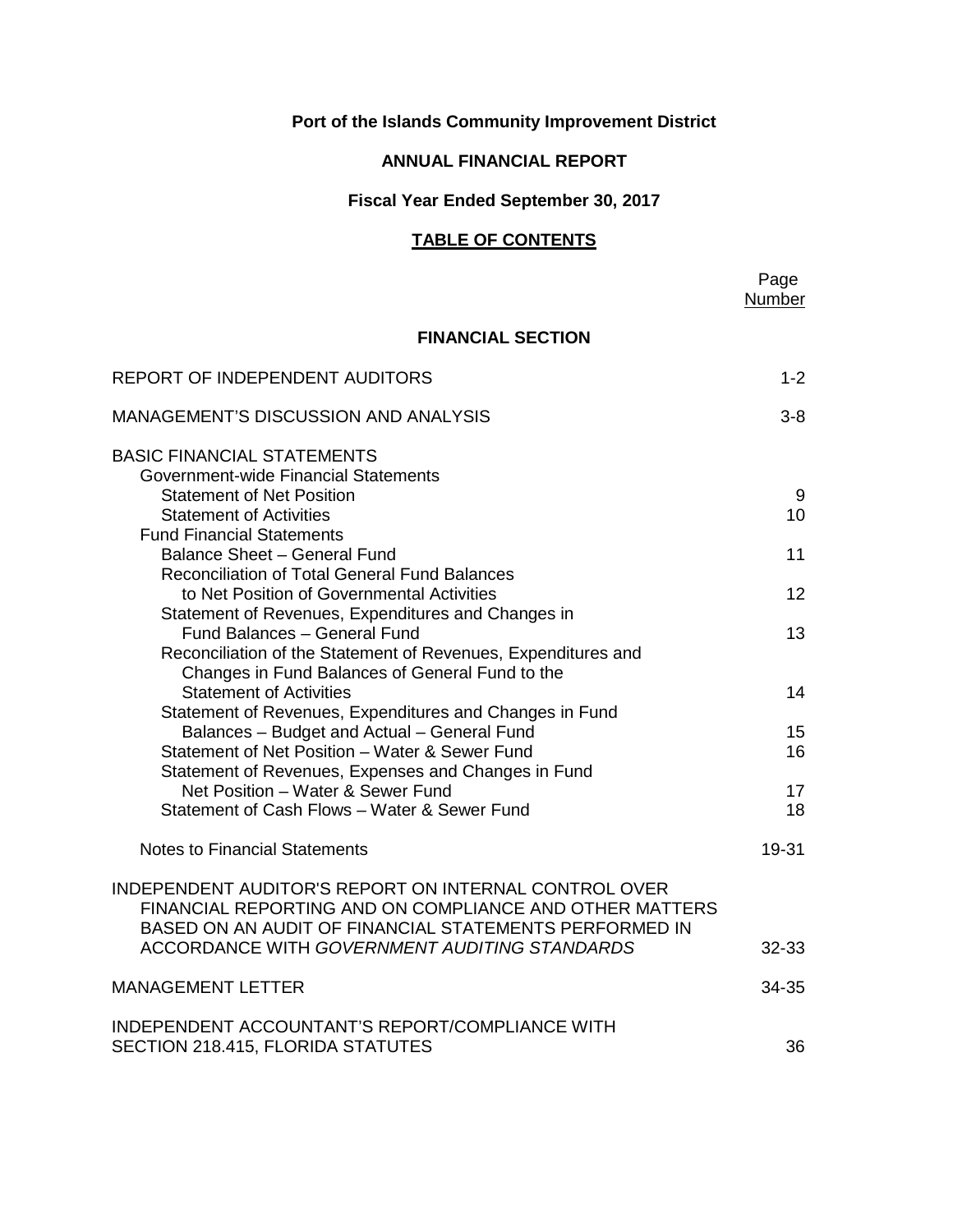

Certified Public Accountants

600 Citrus Avenue Suite 200 Fort Pierce, Florida 34950

772/461-6120 // 461-1155 FAX: 772/468-9278

#### **REPORT OF INDEPENDENT AUDITORS**

To the Board of Supervisors Port of the Islands Community Improvement District Collier County, Florida

#### **Report on the Financial Statements**

We have audited the accompanying financial statements of Port of the Islands Community Improvement District as of and for the year ended September 30, 2017, and the related notes to financial statements, which collectively comprise the District's basic financial statements as listed in the table of contents.

#### Management's Responsibility for the Financial Statements

Management is responsible for the preparation and fair presentation of these financial statements in accordance with accounting principles generally accepted in the United States of America; this includes the design, implementation, and maintenance of internal control relevant to the preparation and fair presentation of financial statements that are free from material misstatement, whether due to fraud or error.

#### **Auditor's Responsibility**

Our responsibility is to express an opinion on these financial statements based on our audit. We conducted our audit in accordance with auditing standards generally accepted in the United States of America and the standards applicable to financial audits contained in Government Accounting Standards, issued by the Comptroller General of the United States. Those standards require that we plan and perform the audit to obtain reasonable assurance about whether the financial statements are free from material misstatement.

An audit involves performing procedures to obtain audit evidence about the amounts and disclosures in the financial statements. The procedures selected depend on the auditor's judgment, including the assessment of the risks of material misstatement of the financial statements, whether due to fraud or error. In making those risk assessments, the auditor considers internal control relevant to the entity's preparation and fair presentation of the financial statements in order to design audit procedures that are appropriate in the circumstances, but not for the purpose of expressing an opinion on the effectiveness of the entity's internal control. Accordingly, we express no such opinion. An audit also includes evaluating the appropriateness of accounting policies used and the reasonableness of significant accounting estimates made by management, as well as evaluating the overall presentation of the financial statements.

We believe that the audit evidence we have obtained is sufficient and appropriate to provide a basis for our audit opinion.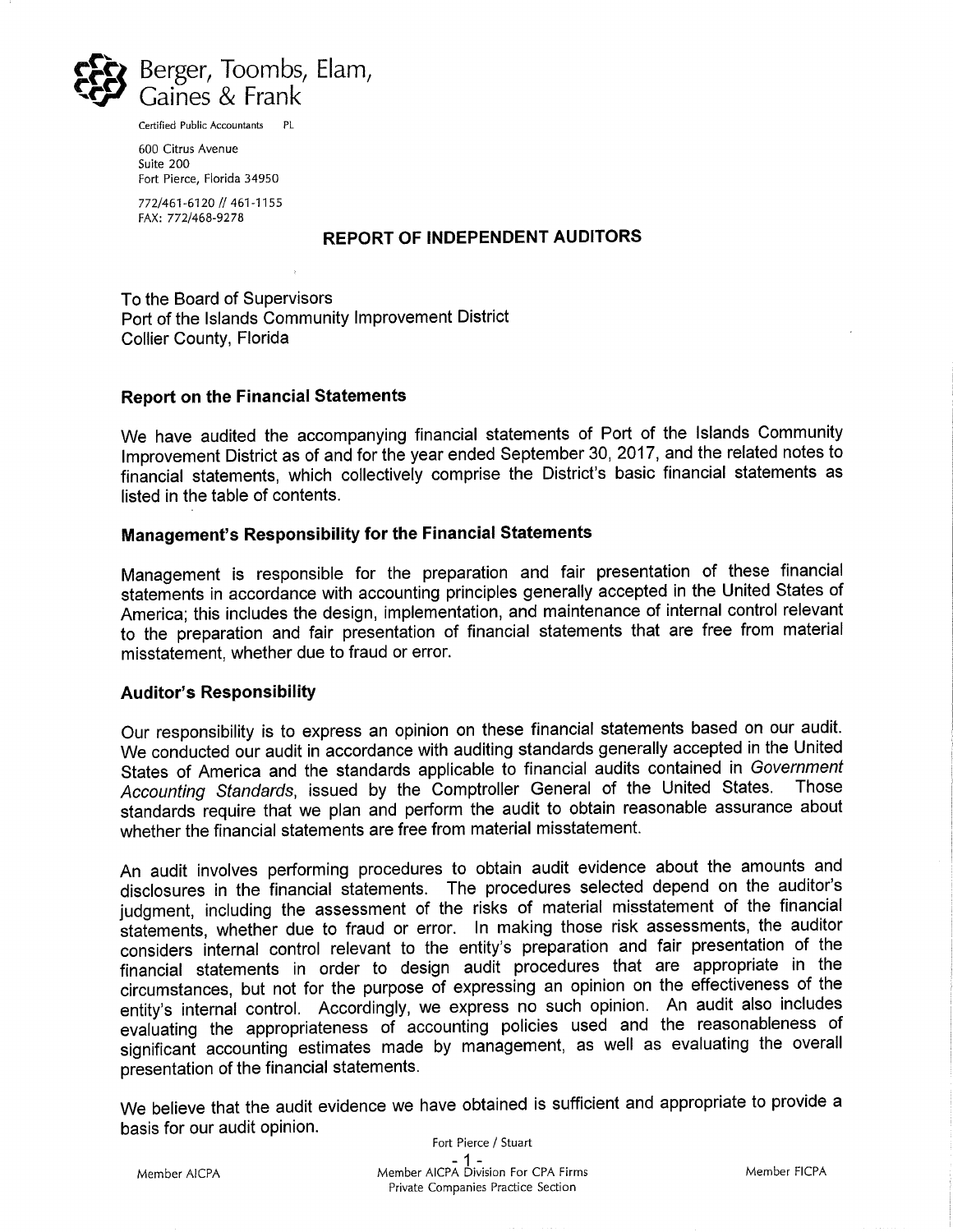

To the Board of Supervisors Port of the Islands Community Improvement District

#### Opinion

In our opinion, the financial statements referred to above present fairly, in all material respects, the respective financial position of the governmental activities, business-type activities and the General and Enterprise Funds of Port of the Islands Community Improvement District, as of September 30, 2017, and the respective changes in financial position and cash flows and the budgetary comparison for the General Fund for the year then ended in conformity with accounting principles generally accepted in the United States of America.

#### **Other Matters**

#### **Required Supplementary Information**

Accounting principles generally accepted in the United States of America require that the Management Discussion and Analysis on pages 3-8 be presented to supplement the basic financial statements. Such information, although not a part of the basic financial statements, is required by the Governmental Accounting Standards Board who considers it to be an essential part of financial reporting for placing the basic financial statements in an appropriate operational, economic, or historical context. We have applied certain limited procedures to the required supplementary information in accordance with auditing standards generally accepted in the United States of America, which consisted of inquiries of management about the methods of preparing the information and comparing the information for consistency with management's responses to our inquiries, the basic financial statements, and other knowledge we obtained during our audit of the basic financial statements. We do not express an opinion or provide any assurance on the information because the limited procedures do not provide us with sufficient evidence to express an opinion or provide any assurance.

### **Other Reporting Required by Government Auditing Standards**

In accordance with Government Auditing Standards, we have also issued a report dated July 13, 2018 on our consideration of the District's internal control over financial reporting and on our tests of its compliance with certain provisions of laws, regulations and contracts. The purpose of that report is to describe the scope of our testing of internal control over financial reporting and compliance and the results of that testing, and not to provide an opinion on internal control over financial reporting or on compliance. That report is an integral part of an audit performed in accordance with Government Auditing Standards in considering Port of the Islands Community Improvement District's internal control over financial reporting and compliance.

Bergin Joombo Glam

Berger, Toombs, Elam, Gaines & Frank **Certified Public Accountants PL** Fort Pierce, Florida

July 13, 2018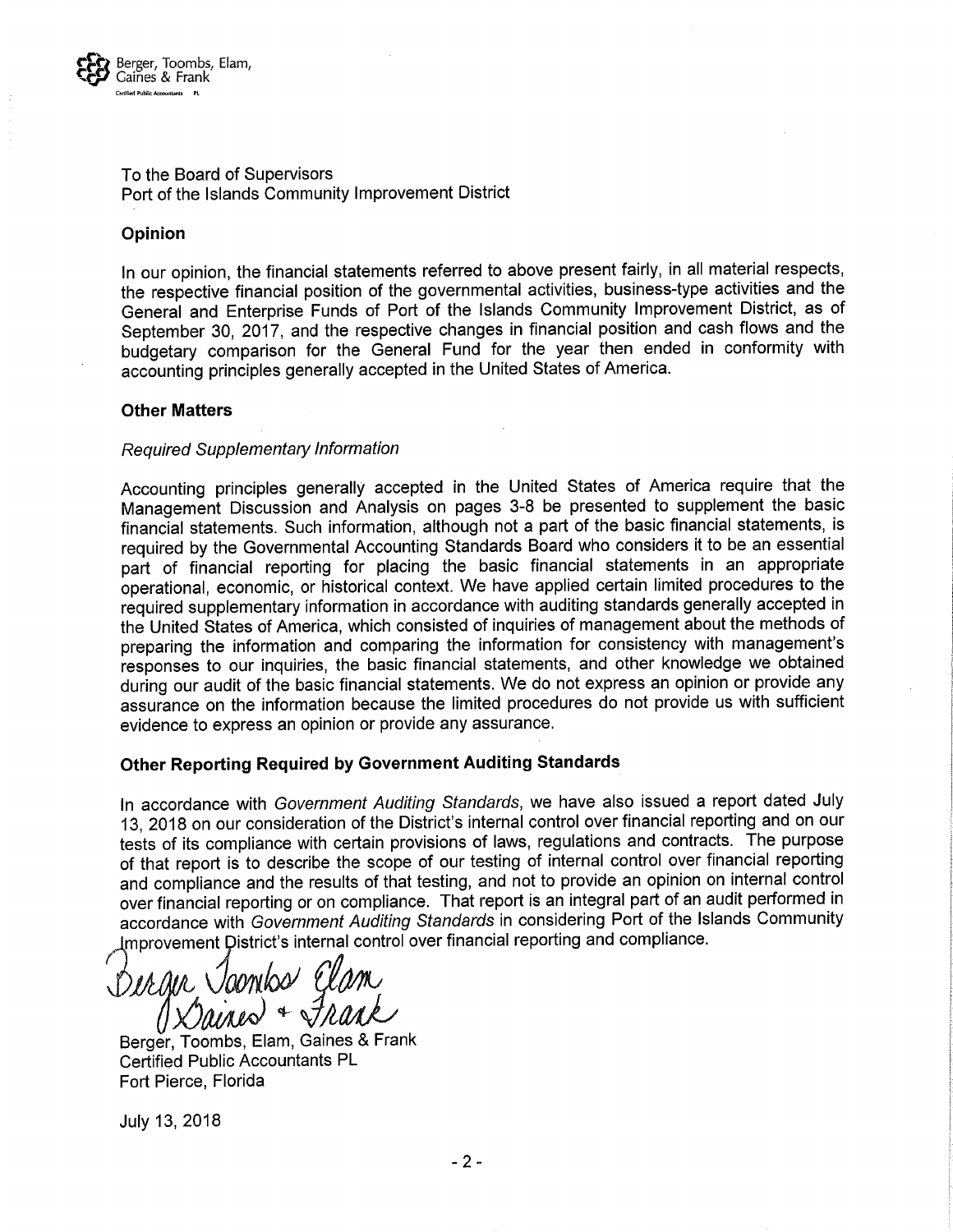Management's discussion and analysis of Port of the Islands Community Improvement District (the "District") financial performance provides an objective and easily readable analysis of the District's financial activities. The analysis provides summary financial information for the District and should be read in conjunction with the District's financial statements.

## **OVERVIEW OF THE FINANCIAL STATEMENTS**

The District's basic financial statements comprise three components; 1) *Government-wide financial statements,* 2) *Fund financial statements,* and 3) *Notes to financial statements.* The *Government-wide financial statements* present an overall picture of the District's financial position and results of operations. The *Fund financial statements* present financial information for the District's major funds. The *Notes to financial statements* provide additional information concerning the District's finances.

The Government-wide financial statements are the **statement of net position** and the **statement of activities**. These statements use accounting methods similar to those used by private-sector companies. Emphasis is placed on the net position of governmental activities and business-type activities and the change in net position. Governmental activities are primarily supported by special assessments. Business-type activities are supported by charges to the users of those activities, such as water and sewer service charges.

The **statement of net position** presents information on all assets and liabilities of the District, with the difference between assets and liabilities reported as net position. Net position are reported in three categories; 1) net investment in capital assets, 2) restricted and 3) unrestricted. Assets, liabilities, and net position are reported for all Governmental activities separate from the assets, liabilities, and net position of business-type activities.

The **statement of activities** presents information on all revenues and expenses of the District and the change in net position. Expenses are reported by major function and program revenues relating to those functions are reported, providing the net cost of all functions provided by the District. To assist in understanding the District's operations, expenses have been reported as governmental activities or business-type activities. Governmental activities financed by the District include physical environment and general and government. Business-type activities financed by user charges include water and sewer services.

*Fund financial statements* present financial information for the governmental fund and enterprise fund. These statements provide financial information for the major funds of the District. Governmental fund financial statements provide information on the current assets and liabilities of the funds, changes in current financial resources (revenues and expenditures), and current available resources. The enterprise funds financial statements provide information on all assets and liabilities of the funds, changes in the economic resources (revenues and expenses), and total economic resources.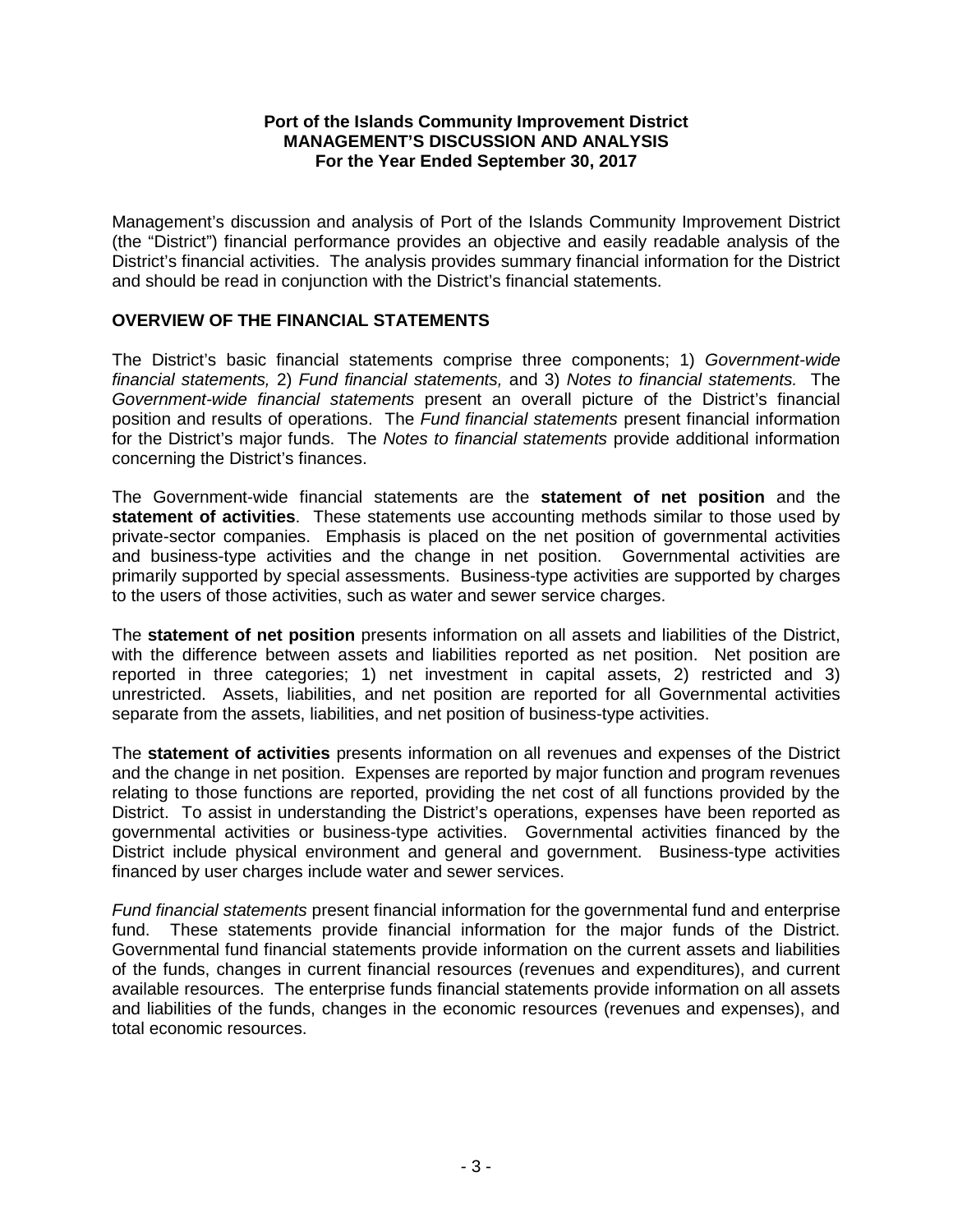## **OVERVIEW OF THE FINANCIAL STATEMENTS (CONTINUED)**

*Fund financial statements* include a **balance sheet** and **a statement of revenues, expenditures and changes in fund balances** for all governmental funds. A **statement of revenues, expenditures, and changes in fund balances – budget and actual**, is provided for the District's General Fund. For the water and sewer fund, a **statement of net position**, a **statement of revenues, expenses, and changes in fund net position**; and a **statement of cash flows** are presented. *Fund financial statements* provide more detailed information about the District's activities. Individual funds are established by the District to track revenues that are restricted to certain uses or to comply with legal requirements.

The *government-wide financial statements* and the *fund financial statements* provide different pictures of the District. The government-wide financial statements provide an overall picture of the District's financial standing, split between Governmental Activities and Business-type Activities. These statements are comparable to private-sector companies and give a good understanding of the District's overall financial health and how the District paid for the various activities, or functions, provided by the District. All assets of the District, including buildings, land, and roads are reported in the **statement of net position**. All liabilities, including principal outstanding on bond, are included. The **statement of activities** includes depreciation on all long lived assets of the District, but transactions between the different functions of the District have been eliminated in order to avoid "doubling up" the revenues and expenses. The *fund financial statements* provide a picture of the major funds of the District. In the case of governmental activities, outlays for long lived assets are reported as expenditures and long term liabilities, such as general obligation bonds, are not included in the fund financial statements. To provide a link from the *fund financial statements* to the *government-wide financial statements*, a reconciliation is provided from the *fund financial statements* to the *governmentwide financial statements.*

*Notes to financial statements* provide additional detail concerning the financial activities and financial balances of the District. Additional information about the accounting practices of the District and investments of the District are some of the items included in the *notes to the financial statements.*

### **Financial Highlights**

The following are the highlights of financial activity for the year ended September 30, 2017.

- ♦ The District's total assets exceeded total liabilities by \$9,369,466. Unrestricted net position for Governmental Activities was \$790,207 and for Business-type activities was \$(562,896). Net investment in capital assets for Governmental Activities were \$797,814 and for Business-type activities were \$8,344,341.
- ♦ Governmental activities revenues totaled \$445,101 while governmental activities expenses totaled \$392,510. Business-type revenues totaled \$1,738,550 while businesstype expenses totaled \$1,294,006.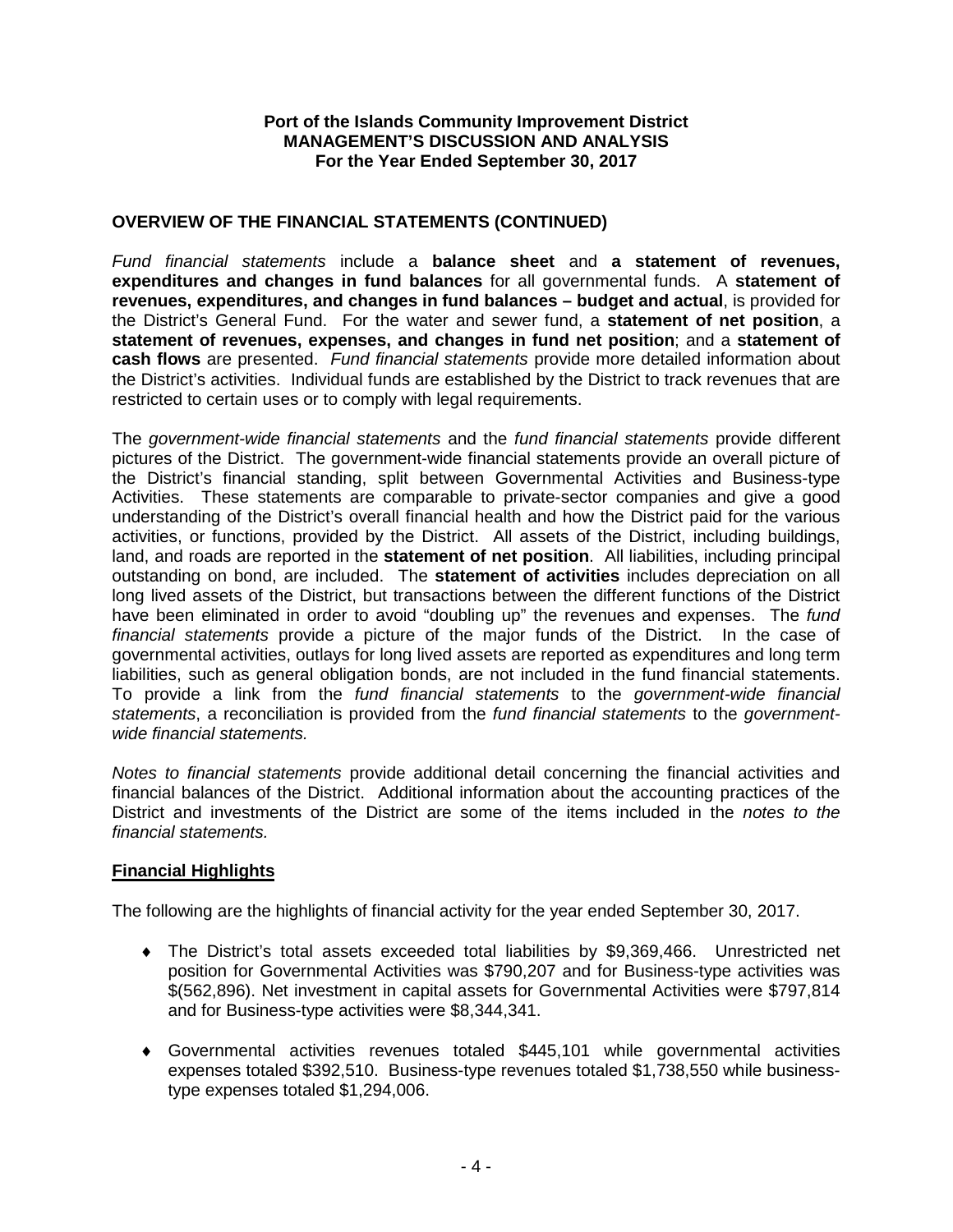## **OVERVIEW OF THE FINANCIAL STATEMENTS (CONTINUED)**

#### **Financial Analysis of the District**

The following schedule provides a summary of the assets, liabilities and net position of the District. It is not intended to be a complete presentation of government-wide financial activity.

|                                              |                          | <b>Governmental Activities</b> |                                | <b>Business-type Activities</b> |                             | Total                       |
|----------------------------------------------|--------------------------|--------------------------------|--------------------------------|---------------------------------|-----------------------------|-----------------------------|
|                                              | 2017                     | 2016                           | 2017                           | 2016                            | 2017                        | 2016                        |
| <b>Current assets</b><br>Capital assets, net | \$<br>790,207<br>797,814 | \$<br>827,182<br>717,835       | \$<br>(513, 127)<br>10,258,341 | \$<br>(598, 391)<br>10,421,026  | \$<br>277,080<br>11,056,155 | \$<br>228,791<br>11,138,861 |
| <b>Total Assets</b>                          | 1,588,021                | 1,545,017                      | 9,745,214                      | 9,822,635                       | 11,333,235                  | 11,367,652                  |
| Deferred Outflow of<br><b>Resources</b>      |                          |                                | 60,593                         |                                 | 60,593                      |                             |
|                                              |                          |                                |                                |                                 |                             |                             |
| <b>Current liabilities</b>                   |                          | 9,587                          | 588,862                        | 650,005                         | 588,862                     | 659,592                     |
| Non-current liabilities                      |                          |                                | 1,435,500                      | 1,835,729                       | 1,435,500                   | 1,835,729                   |
| <b>Total Liabilities</b>                     |                          | 9,587                          | 2,024,362                      | 2,485,734                       | 2,024,362                   | 2,495,321                   |
| <b>Net Position</b><br>Net investment in     |                          |                                |                                |                                 |                             |                             |
| capital assets                               | 797,814                  | 717,835                        | 8,344,341                      | 8,014,410                       | 9,142,155                   | 8,732,245                   |
| Unrestricted                                 | 790,207                  | 817,595                        | (562, 896)                     | (677,509)                       | 227,311                     | 140,086                     |
| <b>Total Net Position</b>                    | 1,588,021<br>\$.         | \$1,535,430                    | \$7,781,445                    | \$7,336,901                     | \$9,369,466                 | \$8,872,331                 |

## **Net Position**

The decrease in current assets for governmental activities is primarily due to the decrease in cash and investments as a result of advances to the enterprise fund.

The decrease in capital assets and business-type activities is primarily due to depreciation in the current year.

The decrease in non-current liabilities for business-type activities is primarily due to principal payments on bonds in the current year.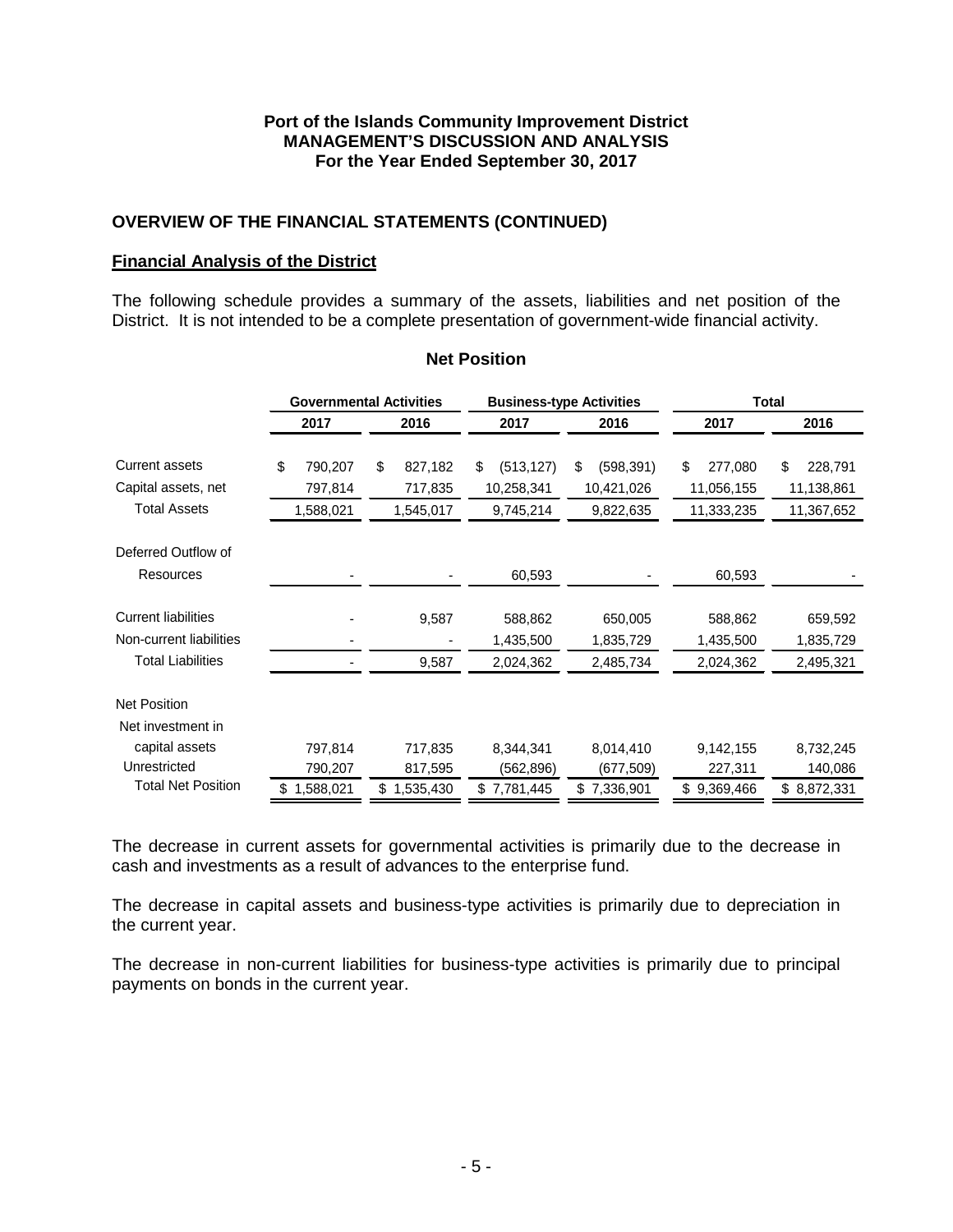## **OVERVIEW OF THE FINANCIAL STATEMENTS (CONTINUED)**

#### **Financial Analysis of the District (Continued)**

The following schedule provides a summary of the changes in net position of the District and is presented at the government-wide level for comparison purposes. It is not intended to be a complete presentation of District-wide financial activity.

|                                          | <b>Governmental Activities</b> |               |             | <b>Business-type Activities</b> | <b>Total</b> |             |  |
|------------------------------------------|--------------------------------|---------------|-------------|---------------------------------|--------------|-------------|--|
|                                          | 2017                           | 2016          | 2017        | 2016                            | 2017         | 2016        |  |
| Program Revenues                         |                                |               |             |                                 |              |             |  |
| Charges for services                     | \$<br>391,318                  | \$<br>313,127 | \$1,625,873 | \$1,117,799                     | \$2,017,191  | \$1,430,926 |  |
| <b>General Revenues</b>                  |                                |               |             |                                 |              |             |  |
| Investment earnings                      | 42,793                         | 521           | 107,601     | 105                             | 150,394      | 626         |  |
| <b>Miscellaneous</b>                     | 10,990                         | 1,740         | 5,076       | 12,360                          | 16,066       | 14,100      |  |
| <b>Total Revenues</b>                    | 445,101                        | 315,388       | 1,738,550   | 1,130,264                       | 2,183,651    | 1,445,652   |  |
| <b>Expenses</b>                          |                                |               |             |                                 |              |             |  |
| General government                       | 172,418                        | 101,854       |             |                                 | 172,418      | 101,854     |  |
| Physical environment                     | 220,092                        | 266,598       |             |                                 | 220,092      | 266,598     |  |
| Water and sewer                          |                                |               | 1,294,006   | 1,247,017                       | 1,294,006    | 1,247,017   |  |
| <b>Total Expenses</b>                    | 392,510                        | 368,452       | 1,294,006   | 1,247,017                       | 1,686,516    | 1,615,469   |  |
| Change in Net Position<br>Net Position - | 52,591                         | (53,064)      | 444,544     | (116, 753)                      | 497,135      | (169, 817)  |  |
| Beginning of Year                        | 1,535,430                      | 1,588,494     | 7,336,901   | 7,453,654                       | 8,872,331    | 9,042,148   |  |
| Net Position -<br>End of Year            | \$1,588,021                    | \$1,535,430   | \$7,781,445 | \$7,336,901                     | \$9,369,466  | \$8,872,331 |  |

#### **Financial Activity**

The increase in charges for services and investment income in governmental activities and business-type activities is the result of the collection of back taxes and the interest associated with the collections.

The decrease in physical environment is primarily due to an decrease in repairs and maintenance.

The increase in water and sewer expenses is primarily related to an increase in repairs and maintenance.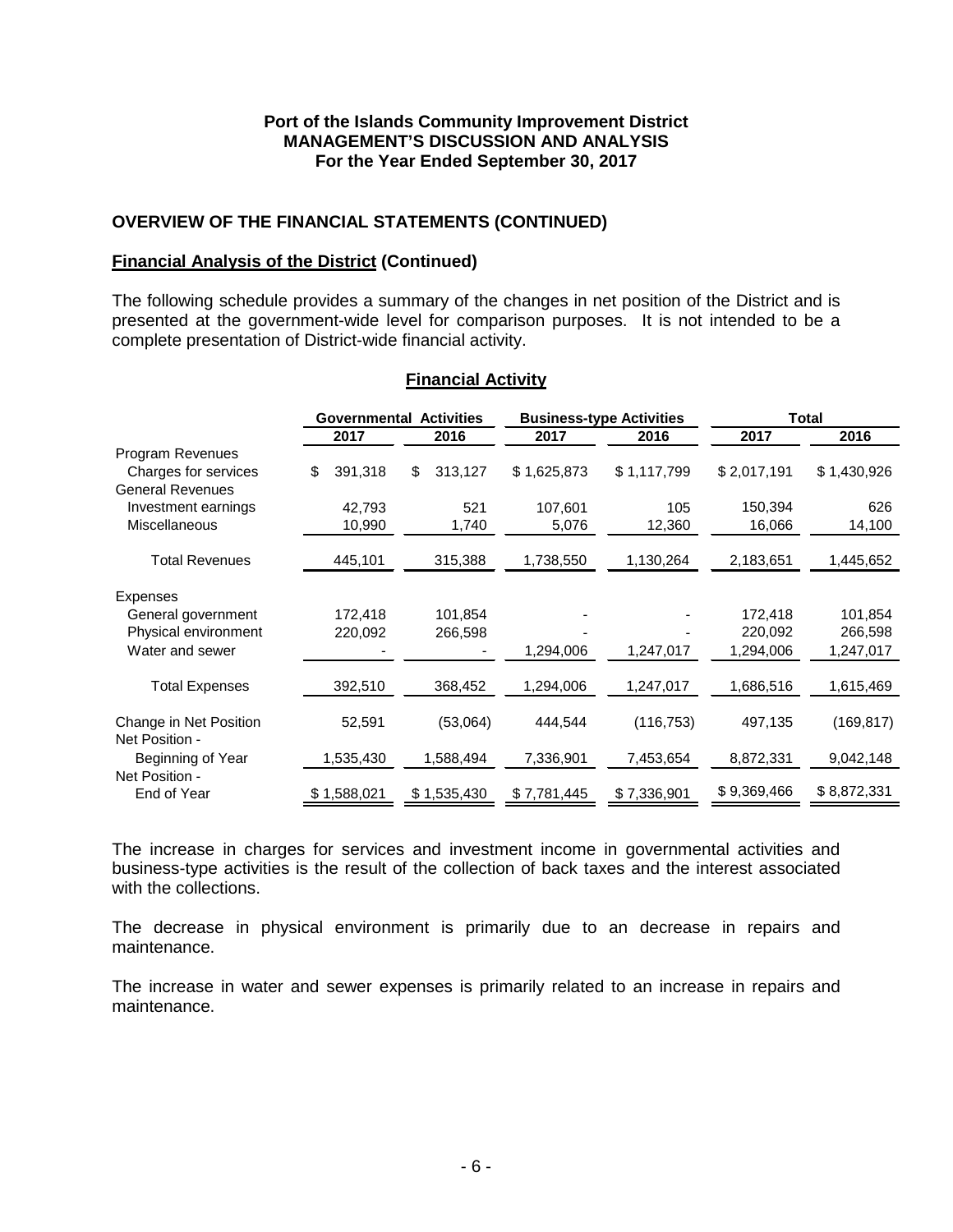## **OVERVIEW OF THE FINANCIAL STATEMENTS (CONTINUED)**

#### **Capital Assets Activity**

The following schedule provides a summary of the District's capital assets at September 30, 2017.

| <b>Description</b>                |    | <b>Governmental</b><br><b>Activities</b> |    | <b>Business-Type</b><br><b>Activities</b> |   | Total       |
|-----------------------------------|----|------------------------------------------|----|-------------------------------------------|---|-------------|
| Land and improvements             | \$ | 347,436                                  | \$ | 599,675                                   | S | 947,111     |
| Improvements other than buildings |    | 110,121                                  |    | 15,448,440                                |   | 15,558,561  |
| Infrastructure                    |    | 1,313,611                                |    |                                           |   | 1,313,611   |
| Equipment                         |    | 15,613                                   |    | 287,662                                   |   | 303,275     |
| Less: accumulated depreciation    |    | (988, 967)                               |    | (6,077,436)                               |   | (7,066,403) |
| <b>Total Capital Assets (Net)</b> | \$ | 797,814                                  | S  | 10,258,341                                | S | 11,056,155  |

During the year, additions to governmental activities was \$119,239 and depreciation was \$39,260. Current year additions to business-type activities was \$317,602, and depreciation was \$480,287 for business-type activities.

### **General Fund Budgetary Highlights**

Actual governmental expenditures were more than the budgeted amounts because engineering fees, legal services, repairs and the purchase of land through the tax deed sale.

There was one amendment to the budget.

#### **Debt Management**

Business-type Activities debt includes the following:

• In October 2010, the District issued \$5,500,000 Special Assessment Revenue, Series 2010 bonds. These bonds were issued to finance the construction of financing a potable water treatment plant within the District. The balance outstanding at September 30, 2017 was \$1,914,000.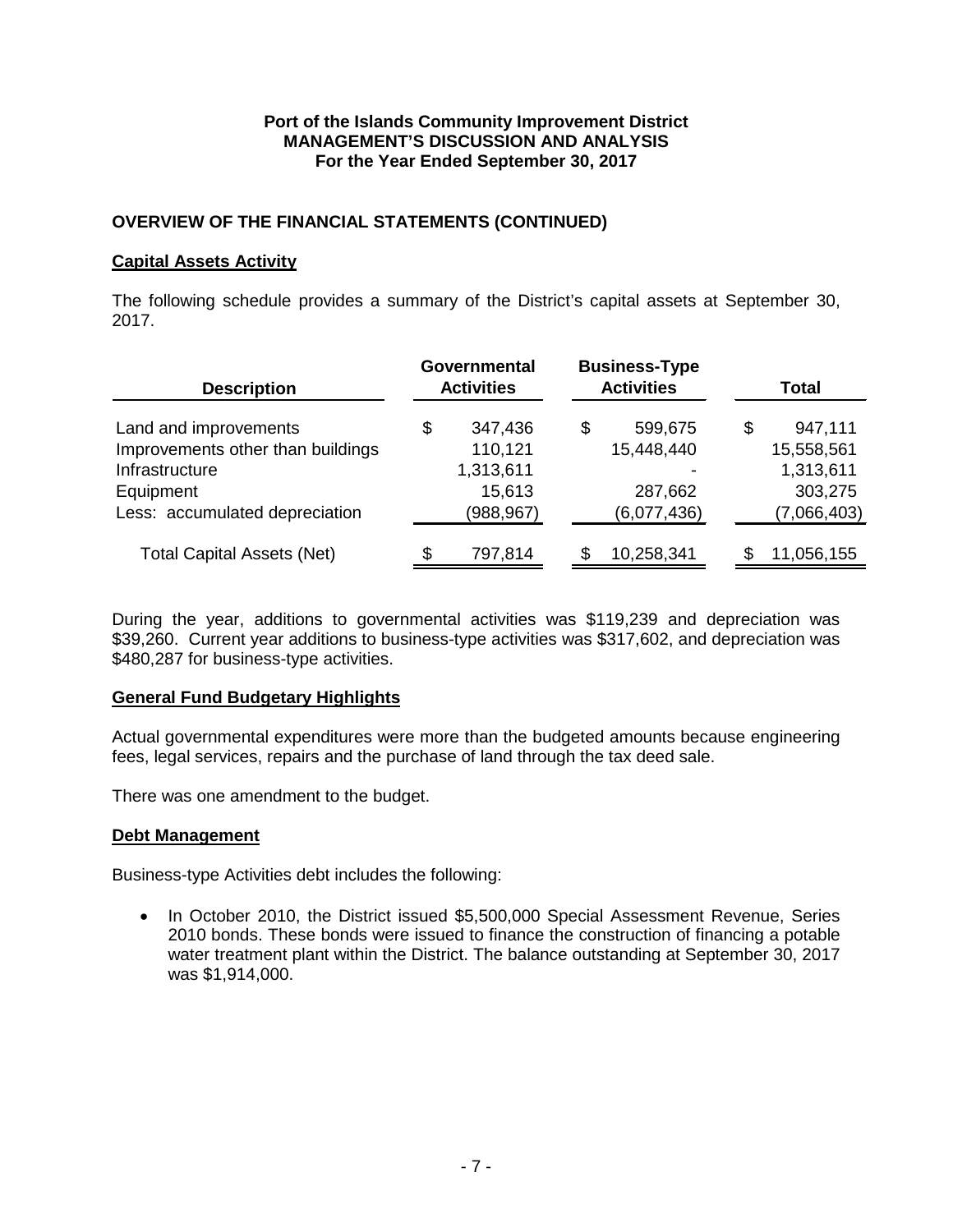## **OVERVIEW OF THE FINANCIAL STATEMENTS (CONTINUED)**

#### **Economic Factors and Next Year's Budget**

Port of the Islands Community Improvement District does not expect any economic factors to have any significant effect on the financial position or results of operations of the District in fiscal year 2018.

#### **Request for Information**

The financial report is designed to provide a general overview of Port of the Islands Community Improvement District's finances for all those with an interest. Questions concerning any of the information provided in this report or requests for additional information should be addressed to the District Manager, Premier District Management, 3820 Colonial Blvd, Suite 101, Fort Myers, Florida 33966.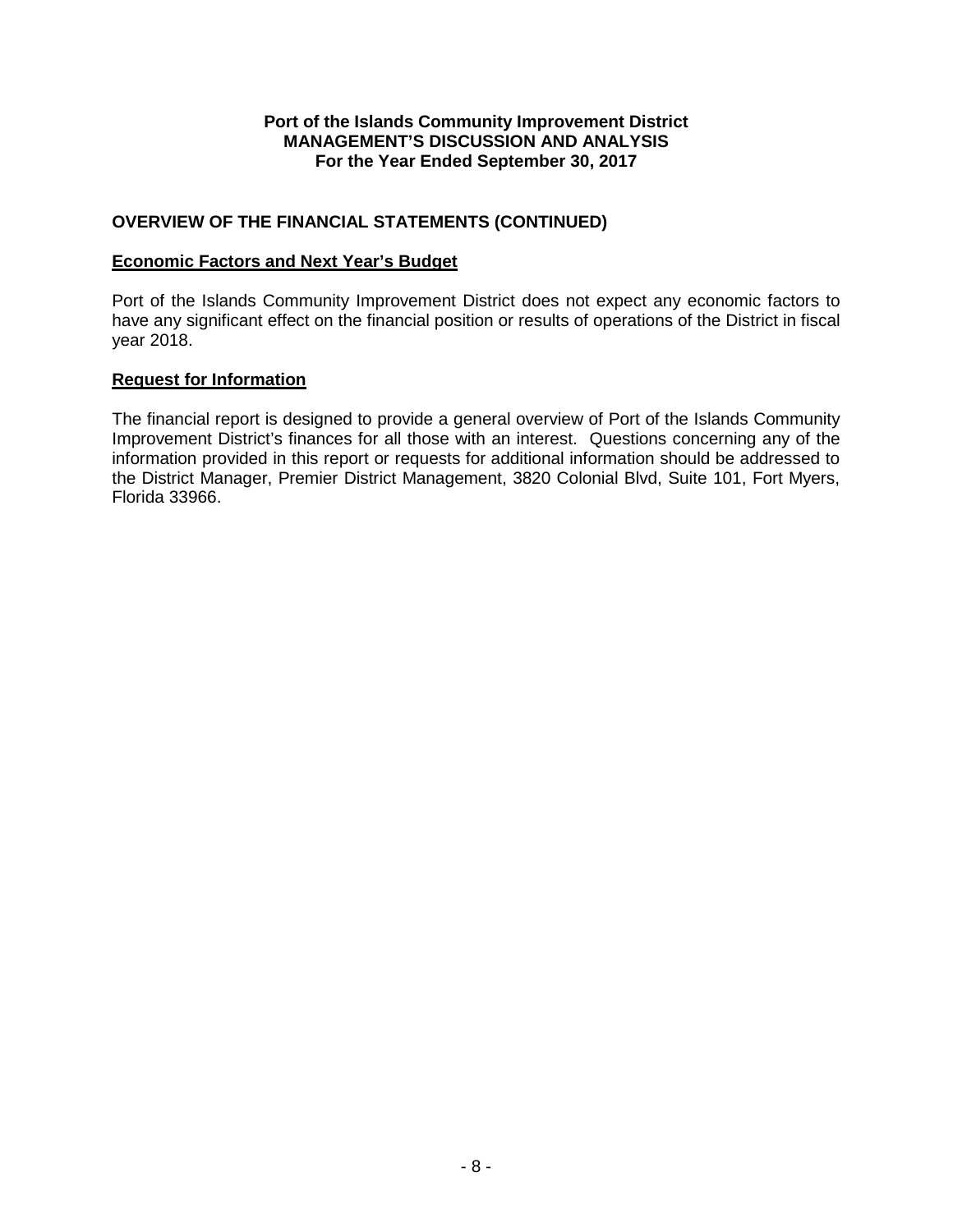## **Port of the Islands Community Improvement District STATEMENT OF NET POSITION September 30, 2017**

|                                                                                           |                          | Governmental<br><b>Activities</b> |    | <b>Business-Type</b><br><b>Activities</b> |                          | <b>Total</b> |
|-------------------------------------------------------------------------------------------|--------------------------|-----------------------------------|----|-------------------------------------------|--------------------------|--------------|
| <b>ASSETS</b>                                                                             |                          |                                   |    |                                           |                          |              |
| <b>Current Assets</b>                                                                     |                          |                                   |    |                                           |                          |              |
| Cash and equivalents                                                                      | \$                       | 218,274                           | \$ | 9,945                                     | \$                       | 228,219      |
| Cash restricted for customer deposits                                                     |                          |                                   |    | 33,400                                    |                          | 33,400       |
| Investments                                                                               |                          | 2,518                             |    |                                           |                          | 2,518        |
| Accounts receivable                                                                       |                          | 185                               |    | 8,857                                     |                          | 9,042        |
| Prepaid expenses                                                                          |                          | 1,950                             |    | 1,951                                     |                          | 3,901        |
| Internal balances                                                                         |                          | 567,280                           |    | (567, 280)                                |                          |              |
| <b>Total Current Assets</b>                                                               |                          | 790,207                           |    | (513, 127)                                |                          | 277,080      |
| <b>Non-current Assets</b>                                                                 |                          |                                   |    |                                           |                          |              |
| Capital assets, not being depreciated                                                     |                          |                                   |    |                                           |                          |              |
| Land and improvements                                                                     |                          | 347,436                           |    | 599,675                                   |                          | 947,111      |
| Capital assets, being depreciated                                                         |                          |                                   |    |                                           |                          |              |
| Infrastructure                                                                            |                          | 1,313,611                         |    |                                           |                          | 1,313,611    |
| Improvements other than buildings                                                         |                          | 110,121                           |    | 15,448,440                                |                          | 15,558,561   |
| Equipment                                                                                 |                          | 15,613                            |    | 287,662                                   |                          | 303,275      |
| Less: accumulated depreciation                                                            |                          | (988, 967)                        |    | (6,077,436)                               |                          | (7,066,403)  |
| <b>Total Non-current Assets</b>                                                           |                          | 797,814                           |    | 10,258,341                                |                          | 11,056,155   |
| <b>Total Assets</b>                                                                       |                          | 1,588,021                         |    | 9,745,214                                 |                          | 11,333,235   |
| DEFERRED OUTFLOW OF RESOURCES<br>Deferred amount on refunding                             |                          |                                   |    | 60,593                                    |                          | 60,593       |
| <b>LIABILITIES</b><br><b>Current Liabilities</b><br>Accounts payable and accrued expenses |                          |                                   |    | 63,538                                    |                          | 63,538       |
| Customer deposits payable from                                                            |                          |                                   |    |                                           |                          |              |
| restricted assets                                                                         |                          |                                   |    | 33,400                                    |                          | 33,400       |
| Accrued interest                                                                          |                          |                                   |    | 13,424                                    |                          | 13,424       |
| Bonds payable                                                                             |                          |                                   |    | 478,500                                   |                          | 478,500      |
| <b>Total Current Liabilities</b>                                                          |                          |                                   |    | 588,862                                   |                          | 588,862      |
| Non-current Liabilities                                                                   |                          |                                   |    |                                           |                          |              |
| Bonds payable                                                                             |                          |                                   |    | 1,435,500                                 |                          | 1,435,500    |
| <b>Total Liabilities</b>                                                                  |                          |                                   |    | 2,024,362                                 |                          | 2,024,362    |
| <b>NET POSITION</b>                                                                       |                          |                                   |    |                                           |                          |              |
| Net investment in capital assets                                                          |                          | 797,814                           |    | 8,344,341                                 |                          | 9,142,155    |
| Unrestricted                                                                              |                          | 790,207                           |    | (562, 896)                                |                          | 227,311      |
| <b>Total Net Position</b>                                                                 | $\overline{\mathcal{S}}$ | 1,588,021                         | \$ | 7,781,445                                 | $\overline{\mathcal{E}}$ | 9,369,466    |

*See accompanying notes to financial statements.*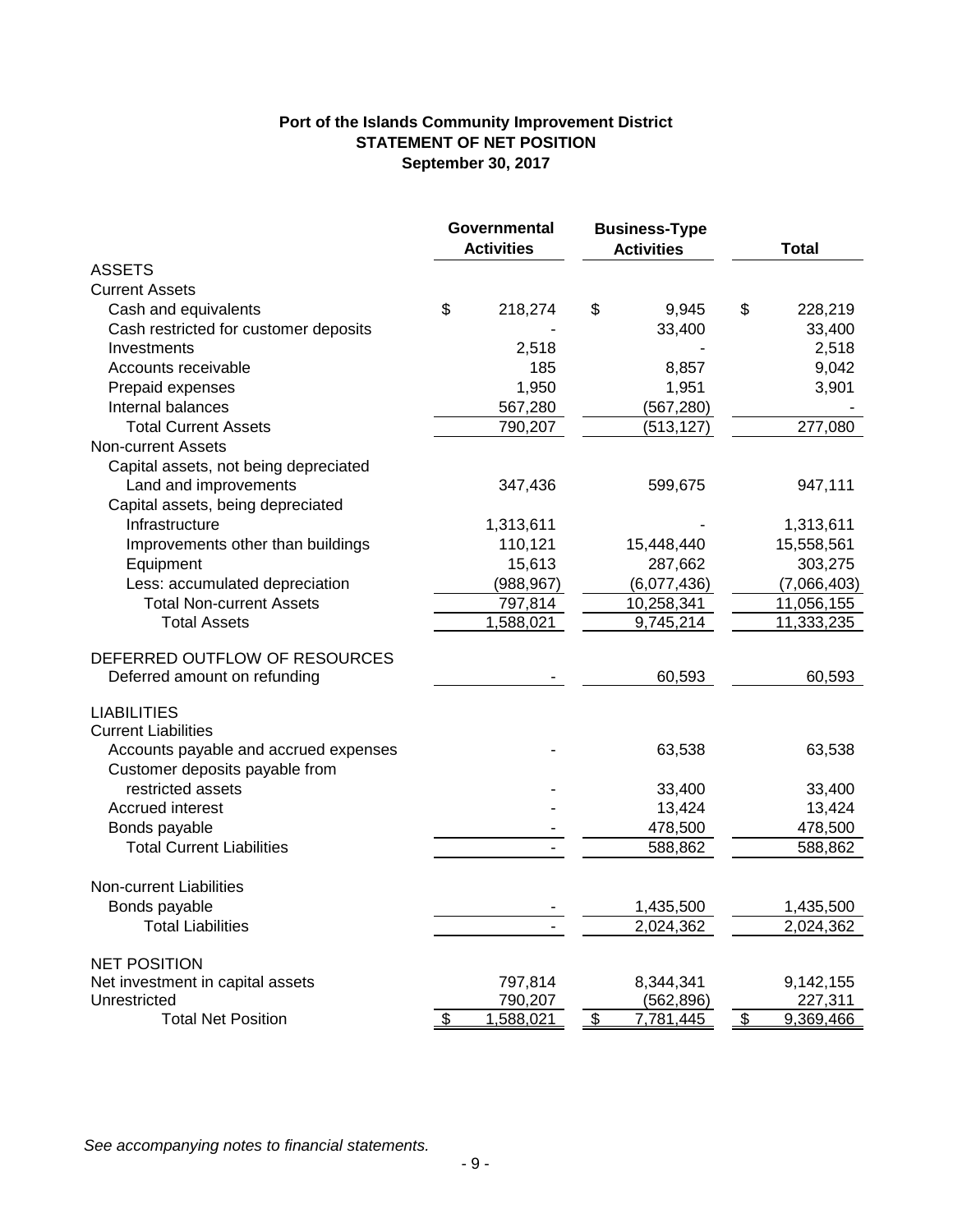# **Port of the Islands Community Improvement District STATEMENT OF ACTIVITIES For the Year Ended September 30, 2017**

|                                      |    |                                   |    | Program<br><b>Revenues</b>            | Net (Expenses) Revenues and<br><b>Changes in Net Position</b> |                                          |    |                                           |    |              |
|--------------------------------------|----|-----------------------------------|----|---------------------------------------|---------------------------------------------------------------|------------------------------------------|----|-------------------------------------------|----|--------------|
| <b>Functions/Programs</b>            |    | <b>Expenses</b>                   |    | <b>Charges for</b><br><b>Services</b> |                                                               | <b>Governmental</b><br><b>Activities</b> |    | <b>Business-type</b><br><b>Activities</b> |    | <b>Total</b> |
| <b>Primary government</b>            |    |                                   |    |                                       |                                                               |                                          |    |                                           |    |              |
| <b>Governmental Activities</b>       |    |                                   |    |                                       |                                                               |                                          |    |                                           |    |              |
| General government                   | \$ | (172, 418)                        | \$ | 171,894                               | \$                                                            | (524)                                    | \$ |                                           | \$ | (524)        |
| Physical environment                 |    | (220,092)                         |    | 219,424                               |                                                               | (668)                                    |    |                                           |    | (668)        |
| <b>Total Governmental Activities</b> |    | (392, 510)                        |    | 391,318                               |                                                               | (1, 192)                                 |    |                                           |    | (1, 192)     |
| <b>Business-Type Activities</b>      |    |                                   |    |                                       |                                                               |                                          |    |                                           |    |              |
| Water and sewer                      |    | (1, 294, 006)                     |    | 1,625,873                             |                                                               |                                          |    | 331,867                                   |    | 331,867      |
| <b>Total Primary Government</b>      | \$ | (1,686,516)                       | \$ | 2,017,191                             |                                                               | (1, 192)                                 |    | 331,867                                   |    | 330,675      |
|                                      |    | <b>General Revenues</b>           |    |                                       |                                                               |                                          |    |                                           |    |              |
|                                      |    | Investment earnings               |    |                                       |                                                               | 42,793                                   |    | 107,601                                   |    | 150,394      |
|                                      |    | <b>Miscellaneous</b>              |    |                                       |                                                               | 10,990                                   |    | 5,076                                     |    | 16,066       |
|                                      |    | <b>Total General Revenues</b>     |    |                                       |                                                               | 53,783                                   |    | 112,677                                   |    | 166,460      |
|                                      |    | Change in Net Position            |    |                                       |                                                               | 52,591                                   |    | 444,544                                   |    | 497,135      |
|                                      |    | Net Position - October 1, 2016    |    |                                       |                                                               | 1,535,430                                |    | 7,336,901                                 |    | 8,872,331    |
|                                      |    | Net Position - September 30, 2017 |    |                                       | \$                                                            | 1,588,021                                | \$ | 7,781,445                                 | \$ | 9,369,466    |

*See accompanying notes to financial statements.*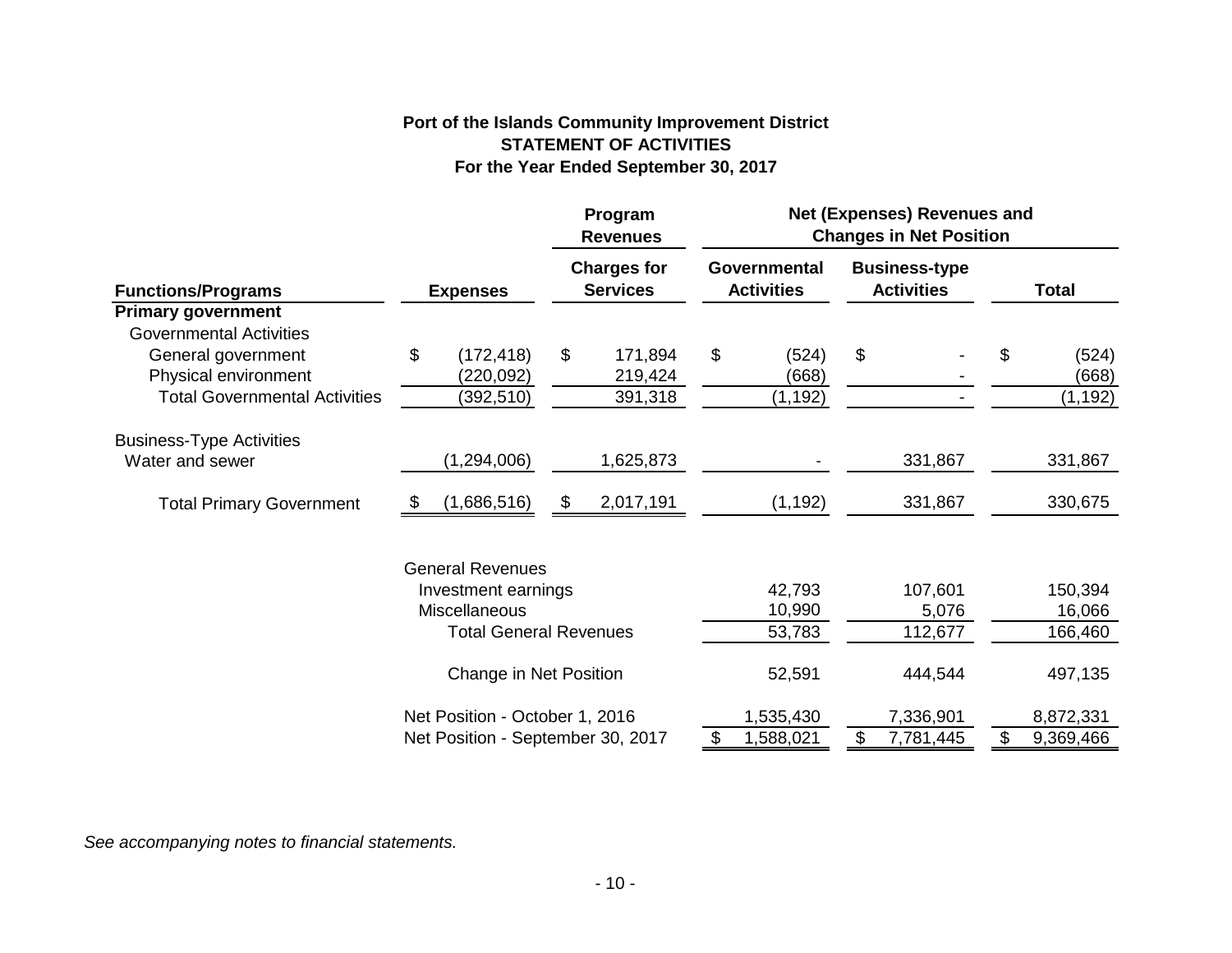# **Port of the Islands Community Improvement District BALANCE SHEET GENERAL FUND September 30, 2017**

| <b>ASSETS</b>                                                           |               |
|-------------------------------------------------------------------------|---------------|
| Cash and equivalents                                                    | \$<br>218,274 |
| Investments                                                             | 2,518         |
| Accounts receivable                                                     | 185           |
| Due from other funds                                                    | 567,280       |
| Prepaid expenses                                                        | 1,950         |
| <b>Total Assets</b>                                                     | \$<br>790,207 |
| LIABILITIES AND FUND BALANCES<br><b>Fund Balances:</b><br>Nonspendable: |               |
| Prepaid expenses                                                        | 1,950         |
| Assigned - first quarter operations                                     | 103,762       |
| Unassigned                                                              | 684,495       |
| <b>Total Fund Balances</b>                                              | 790,207       |
| <b>Total Liabilities and Fund Balances</b>                              | 790,207       |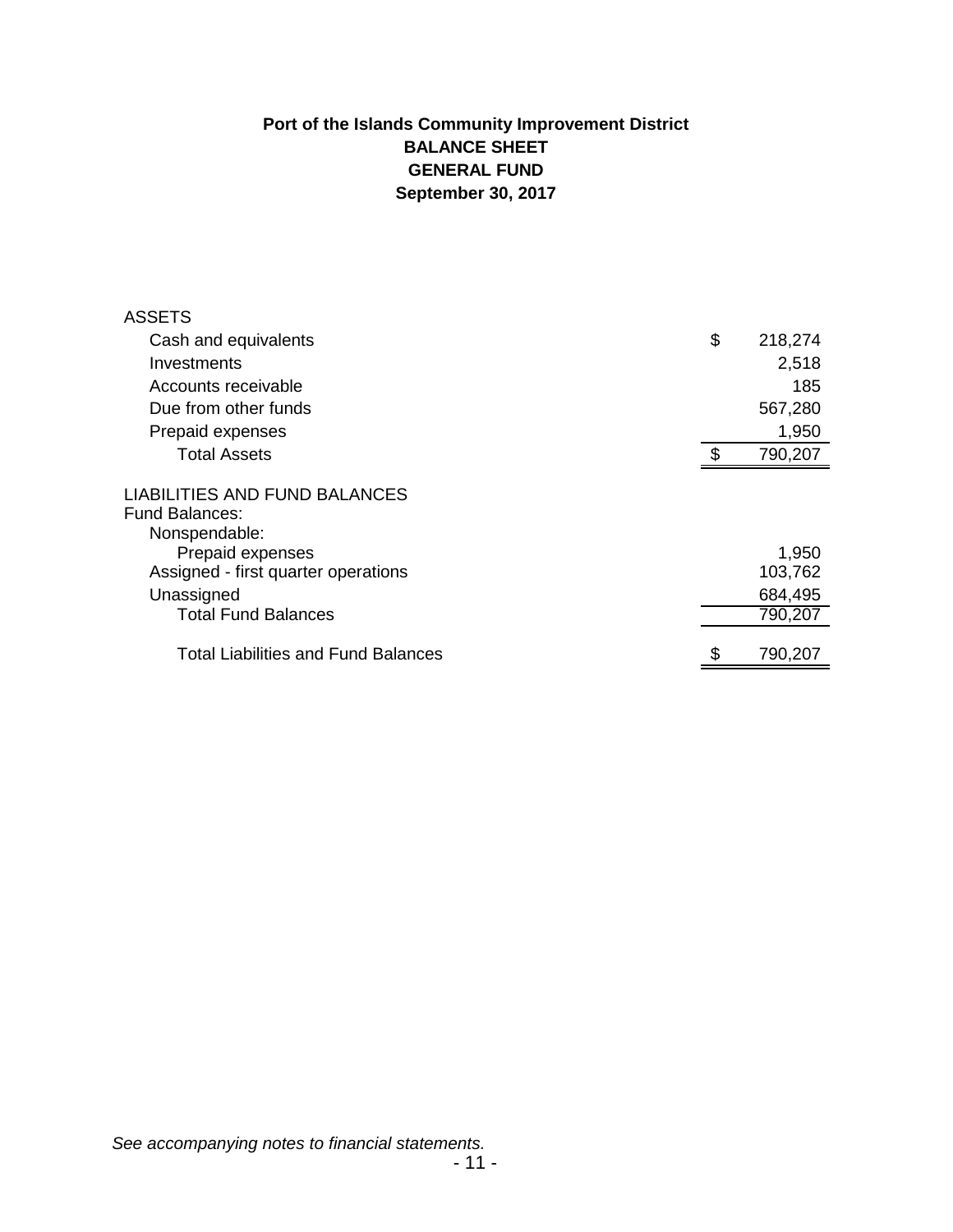## **Port of the Islands Community Improvement District RECONCILIATION OF TOTAL GENERAL FUND BALANCES TO NET POSITION OF GOVERNMENTAL ACTIVITIES September 30, 2017**

| <b>Total Governmental Fund Balances</b>                                                                                                                                                     | \$ | 790,207   |
|---------------------------------------------------------------------------------------------------------------------------------------------------------------------------------------------|----|-----------|
| Amounts reported for governmental activities in the Statement of Net Position<br>are different because:                                                                                     |    |           |
| Capital assets, \$1,786,781, net of accumulated depreciation, \$(988,967),<br>used in governmental activities are not financial resources and; therefore,<br>are not reported in the funds. |    | 797,814   |
|                                                                                                                                                                                             |    |           |
| Net Position of Governmental Activities                                                                                                                                                     | S  | 1,588,021 |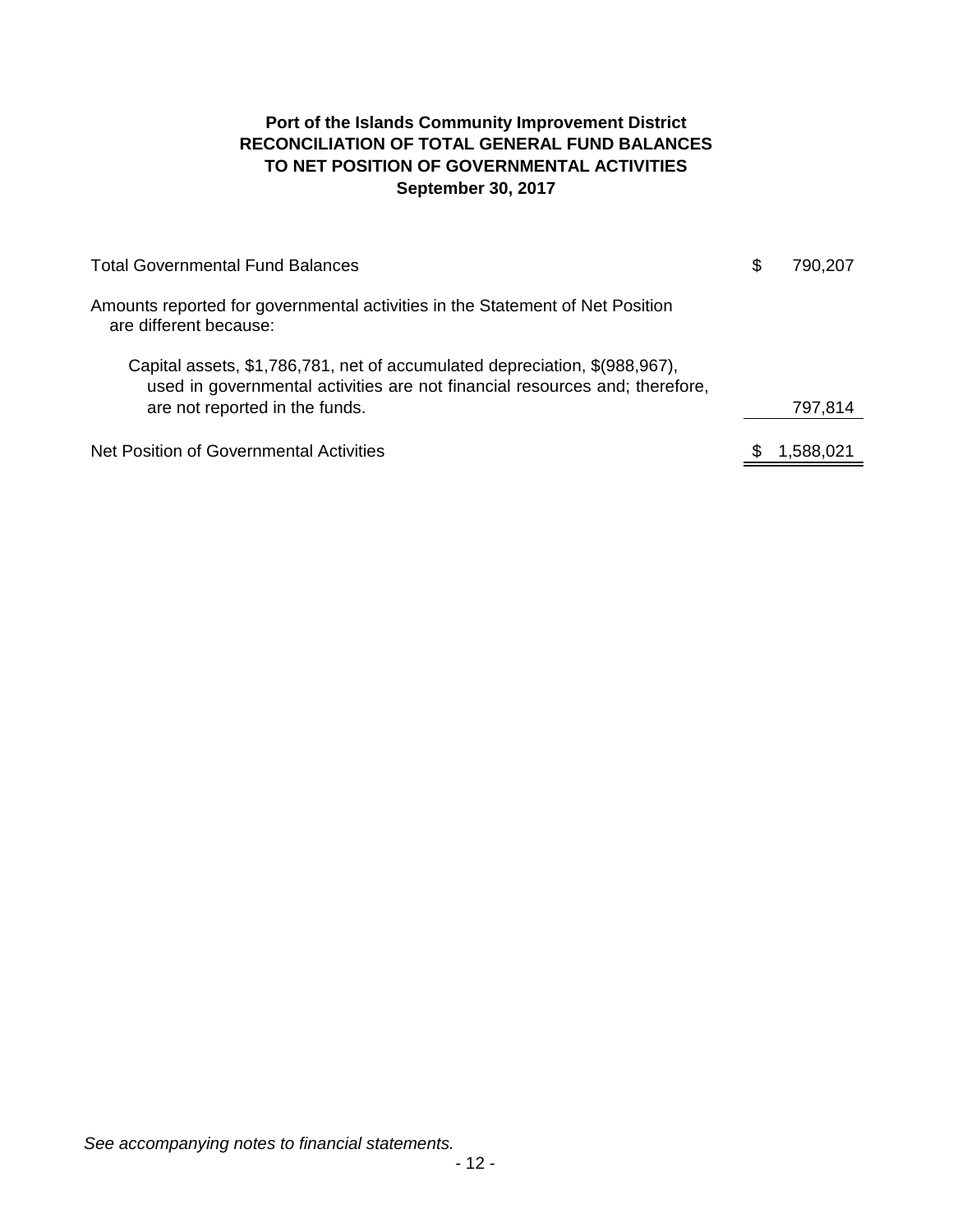## **Port of the Islands Community Improvement District STATEMENT OF REVENUES, EXPENDITURES AND CHANGES IN FUND BALANCES - GENERAL FUND For the Year Ended September 30, 2017**

| Revenues                           |               |
|------------------------------------|---------------|
| Special assessments                | \$<br>391,318 |
| Investment income                  | 42,793        |
| Miscellaneous revenues             | 10,990        |
| <b>Total Revenues</b>              | 445,101       |
| <b>Expenditures</b>                |               |
| Current                            |               |
| General government                 | 172,418       |
| Physical environment               | 180,832       |
| Capital outlay                     | 119,239       |
| <b>Total Expenditures</b>          | 472,489       |
| Net change in fund balances        | (27, 388)     |
|                                    |               |
| Fund Balances - October 1, 2016    | 817,595       |
| Fund Balances - September 30, 2017 | 790,207       |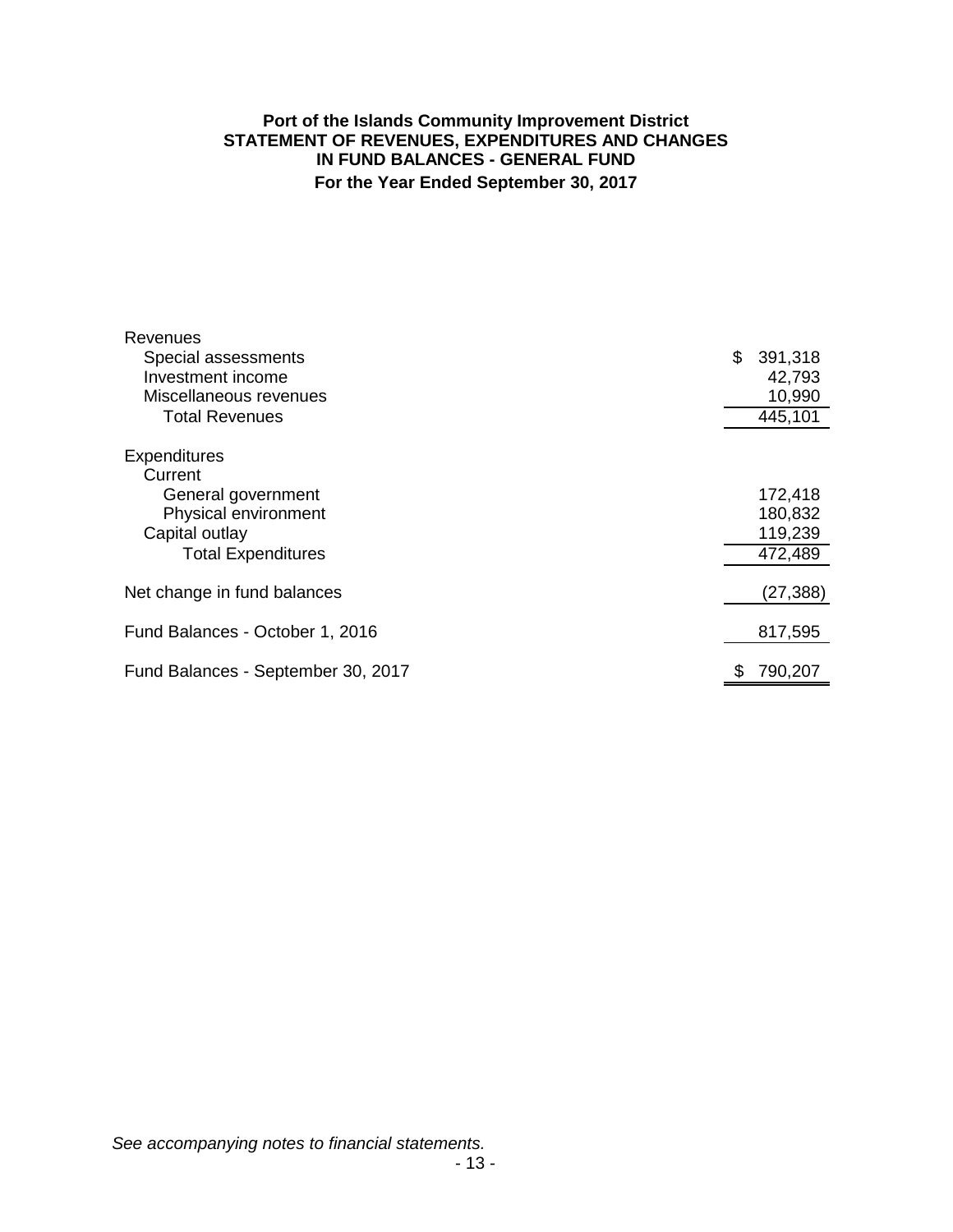## **Port of the Islands Community Improvement District RECONCILIATION OF THE STATEMENT OF REVENUES, EXPENDITURES AND CHANGES IN FUND BALANCES OF GENERAL FUND TO THE STATEMENT OF ACTIVITIES For the Year Ended September 30, 2017**

| Change in Net Position of Governmental Activities                                                                                                                                                                                                                                                                | 52,591         |
|------------------------------------------------------------------------------------------------------------------------------------------------------------------------------------------------------------------------------------------------------------------------------------------------------------------|----------------|
| Governmental funds report capital outlays as expenditures. However, in the<br>Statement of Activities, the cost of those assets is allocated over their<br>estimated useful lives as depreciation. This is the amount that capital outlay<br>(\$119,239) exceeded depreciation (\$(39,260)) in the current year. | 79,979         |
| Amounts reported for governmental activities in the Statement of Activities are<br>different because:                                                                                                                                                                                                            |                |
| Net Change in Fund Balances - Total Governmental Funds                                                                                                                                                                                                                                                           | \$<br>(27,388) |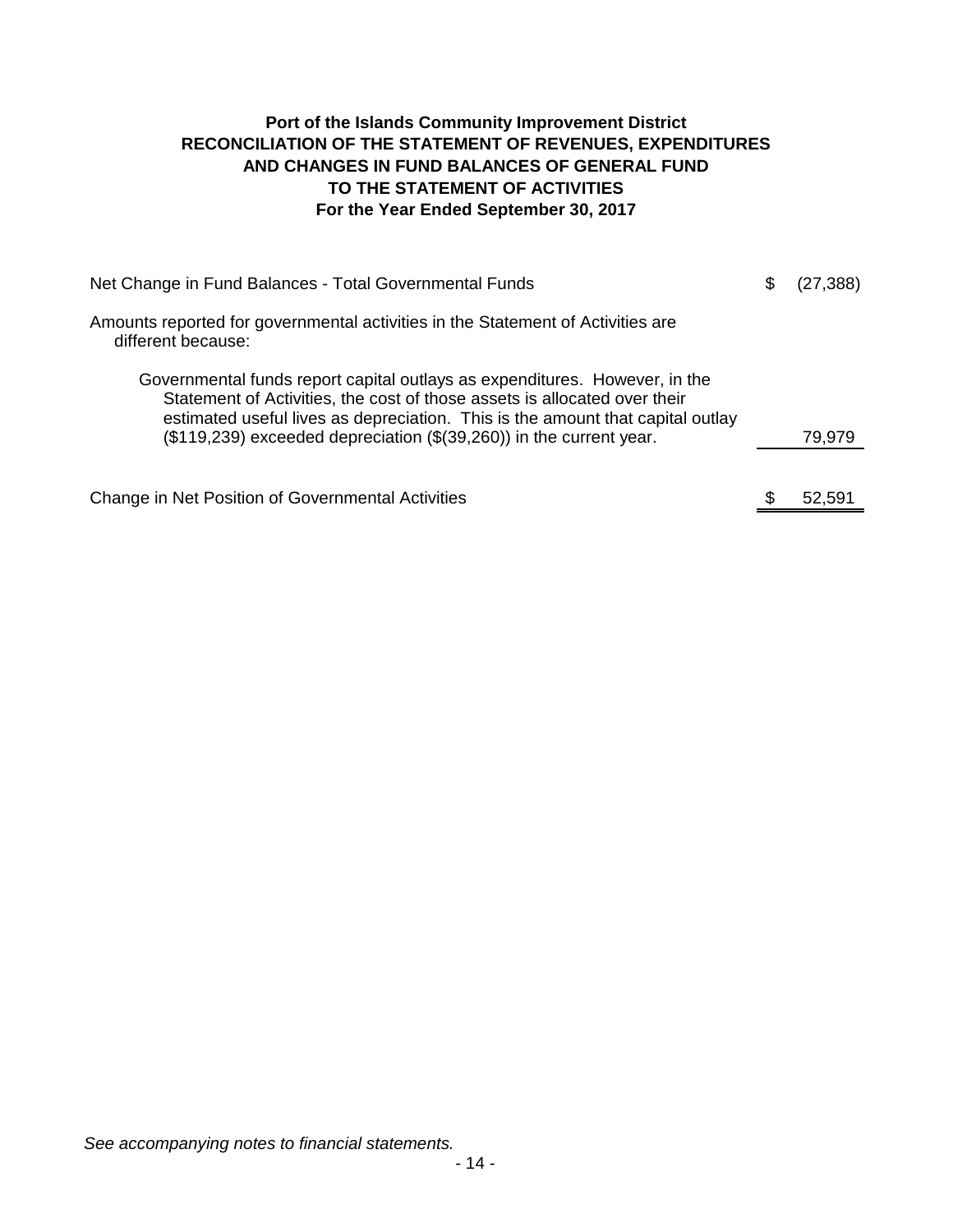# **Port of the Islands Community Improvement District STATEMENT OF REVENUES, EXPENDITURES AND CHANGES IN FUND BALANCES - BUDGET AND ACTUAL - GENERAL FUND For the Year Ended September 30, 2016**

|                                    | Original<br><b>Budget</b> | <b>Final</b><br><b>Budget</b> | <b>Actual</b>  | <b>Variance with</b><br><b>Final Budget</b><br><b>Positive</b><br>(Negative) |
|------------------------------------|---------------------------|-------------------------------|----------------|------------------------------------------------------------------------------|
| Revenues                           |                           |                               |                |                                                                              |
| Special assessments                | \$<br>413,375             | \$<br>413,375                 | 391,318<br>\$  | \$<br>(22, 057)                                                              |
| Investment income                  | 1,617                     | 1,617                         | 42,793         | 41,176                                                                       |
| Miscellaneous revenues             |                           |                               | 10,990         | 10,990                                                                       |
| <b>Total Revenues</b>              | 414,992                   | 414,992                       | 445,101        | 30,109                                                                       |
| <b>Expenditures</b><br>Current     |                           |                               |                |                                                                              |
| General government                 | 107,489                   | 107,489                       | 172,418        | (64,929)                                                                     |
| Physical environment               | 242,786                   | 170,231                       | 180,832        | (10,601)                                                                     |
| <b>Capital Outlay</b>              |                           |                               | 119,239        | (119,239)                                                                    |
| <b>Total Expenditures</b>          | 350,275                   | 277,720                       | 472,489        | (194, 769)                                                                   |
| Net change in fund balances        | 64,717                    | 137,272                       | (27, 388)      | (164, 660)                                                                   |
| Fund Balances - October 1, 2016    | 927,040                   | 927,040                       | 817,595        | (109,445)                                                                    |
| Fund Balances - September 30, 2017 | 991,757<br>\$             | \$1,064,312                   | 790,207<br>\$. | (274, 105)<br>\$                                                             |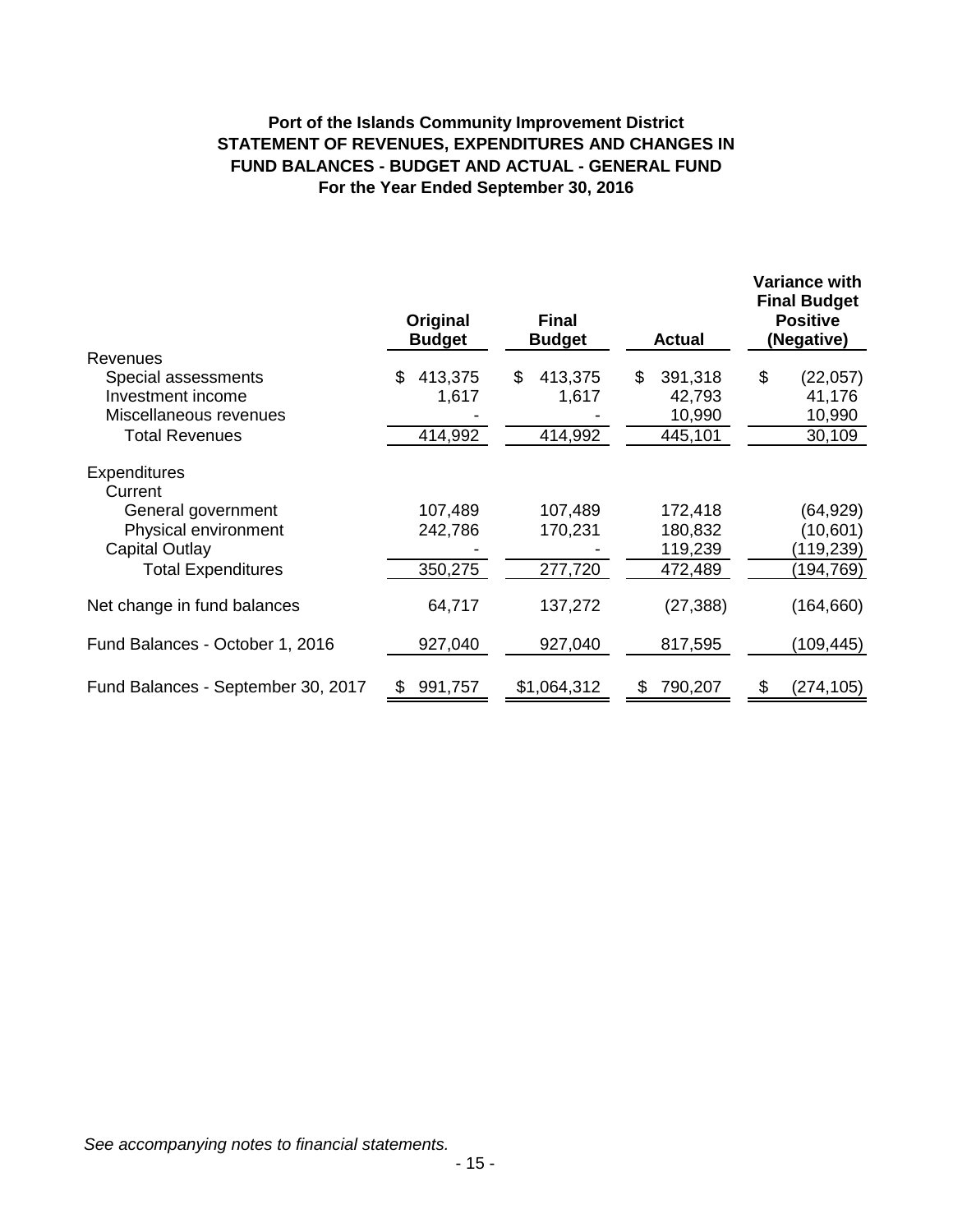## **Port of the Islands Community Improvement District STATEMENT OF NET POSITION - WATER & SEWER FUND September 30, 2017**

| <b>ASSETS</b>                                    |                 |
|--------------------------------------------------|-----------------|
| <b>Current Assets</b>                            |                 |
| Cash and equivalents                             | \$<br>9,945     |
| Cash restricted for customer deposits            | 33,400          |
| Accounts receivable                              | 8,857           |
| Prepaid expenses                                 | 1,951           |
| <b>Total Current Assets</b>                      | 54,153          |
| <b>Non-Current Assets</b>                        |                 |
| Land and improvements                            | 599,675         |
| Improvements other than buildings                | 15,448,440      |
| Equipment                                        | 287,662         |
| Less: Accumulated depreciation                   | (6,077,436)     |
| <b>Total Non-Current Assets</b>                  | 10,258,341      |
| <b>Total Assets</b>                              | 10,312,494      |
|                                                  |                 |
| DEFERRED OUTFLOW OF RESOURCES                    |                 |
| Deferred amount on refunding                     | 60,593          |
|                                                  |                 |
| <b>LIABILITIES</b>                               |                 |
| <b>Current Liabilities</b>                       |                 |
| Accounts payable and accrued expenses            | 63,538          |
| Due to other funds                               | 567,280         |
| Customer deposits payable from restricted assets | 33,400          |
| <b>Accrued interest</b>                          | 13,424          |
| Bonds payable                                    | 478,500         |
| <b>Total Current Liabilities</b>                 | 1,156,142       |
|                                                  |                 |
| <b>Non-current Liabilities</b>                   |                 |
| Bonds payable                                    | 1,435,500       |
| <b>Total Liabilities</b>                         | 2,591,642       |
|                                                  |                 |
| <b>NET POSITION</b>                              |                 |
| Net investment in capital assets                 | 8,344,341       |
| Unrestricted                                     | (562,896)       |
|                                                  |                 |
| <b>Total Net Position</b>                        | \$<br>7,781,445 |

*See accompanying notes to financial statements.*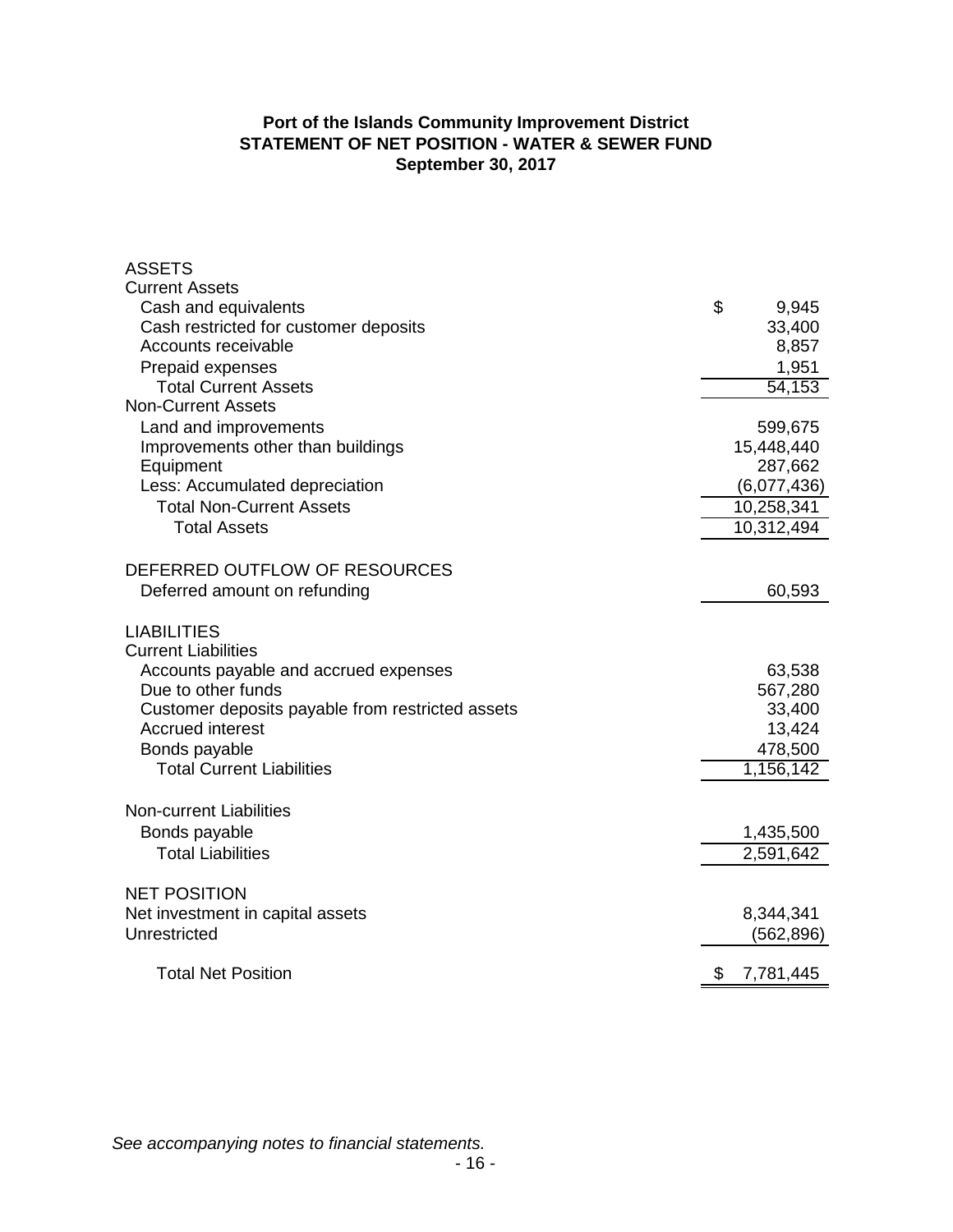### **Port of the Islands Community Improvement District For the Year Ended September 30, 2017 STATEMENT OF REVENUES, EXPENSES AND CHANGES IN FUND NET POSITION - WATER & SEWER FUND**

| <b>Operating Revenues:</b>                     |              |
|------------------------------------------------|--------------|
| Charges for services                           |              |
| Water                                          | \$<br>52,065 |
| Sewer                                          | 74,475       |
| Irrigation                                     | 102,106      |
| Special assessments                            | 1,397,227    |
| Miscellaneous revenues                         | 3,426        |
| <b>Total Operating Revenues</b>                | 1,629,299    |
| <b>Operating Expenses:</b>                     |              |
| General and administrative                     | 275,900      |
| <b>Plant operations</b>                        | 517,356      |
| Depreciation                                   | 480,287      |
| <b>Total Operating Expenses</b>                | 1,273,543    |
| Operating Income(Loss)                         | 355,756      |
| <b>Non-Operating Revenues (Expenses):</b>      |              |
| Gain on sale of capital assets                 | 1,650        |
| Interest income                                | 107,601      |
| Interest expense                               | (20, 463)    |
| <b>Total Non-Operating Revenues/(Expenses)</b> | 88,788       |
| Change in Net Position                         | 444,544      |
| Net Position - October 1, 2016                 | 7,336,901    |
| Net Position - September 30, 2017              | 7,781,445    |

*See accompanying notes to financial statements.*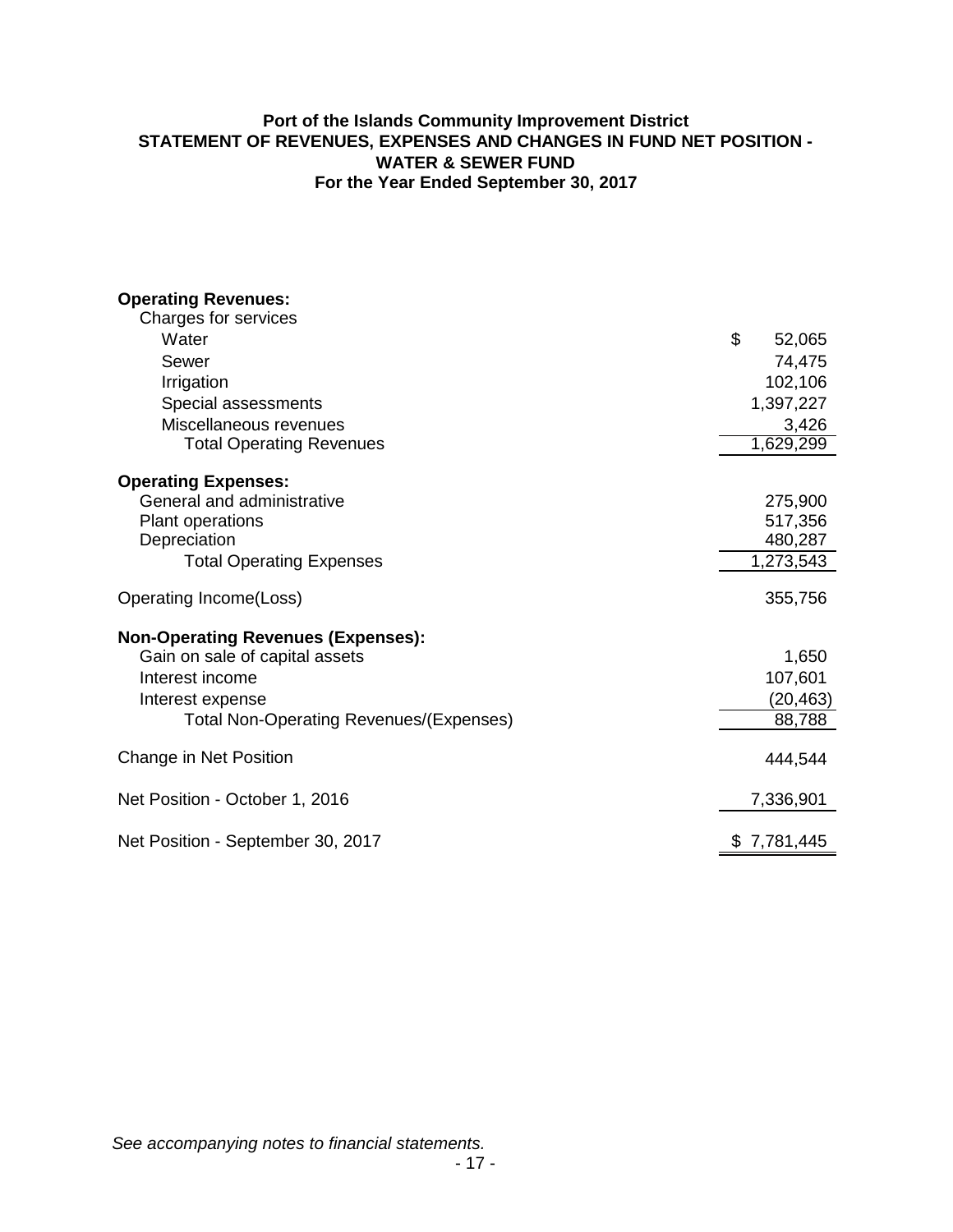## **Port of the Islands Community Improvement District STATEMENT OF CASH FLOWS - WATER & SEWER FUND For the Year Ended September 30, 2017**

| <b>CASH FLOWS FROM OPERATING ACTIVITIES</b>                                                |               |
|--------------------------------------------------------------------------------------------|---------------|
| Receipts from customers                                                                    | \$<br>217,039 |
| Receipts from special assessments                                                          | 1,397,227     |
| Receipts from other sources                                                                | 3,426         |
| Payments to suppliers for goods and services                                               | (830, 966)    |
| Net Cash Provided by Operating Activities                                                  | 786,726       |
|                                                                                            |               |
| <b>CASH FLOWS FROM CAPITAL AND</b>                                                         |               |
| <b>RELATED FINANCING ACTIVITIES</b>                                                        |               |
| Purchases of capital assets                                                                | (317, 602)    |
| Proceeds from sale of capital assets                                                       | 1,650         |
| Principal payments on long-term debt                                                       | (553, 209)    |
| Interest paid on long-term debt                                                            | (42, 236)     |
| Net Cash Used by Financing Activities                                                      | (911, 397)    |
| <b>CASH FLOWS FROM INVESTING ACTIVITIES</b>                                                |               |
| Interest income                                                                            | 107,601       |
| Net Decrease in Cash and Cash Equivalents                                                  | (17,070)      |
| Cash and equivalents - October 1, 2016                                                     | 60,415        |
| Cash and equivalents - September 30, 2017                                                  | \$<br>43,345  |
| <b>RECONCILIATION OF OPERATING INCOME TO NET</b>                                           |               |
| <b>CASH PROVIDED BY OPERATING ACTIVITIES</b>                                               |               |
| Operating income                                                                           | \$<br>355,756 |
| Adjustments to reconcile operating income to net cash<br>provided by operating activities: |               |
| Depreciation                                                                               | 480,287       |
| Increase in accounts receivable                                                            | (8, 857)      |
| Decrease in prepaid expenses                                                               | 1,130         |
| Decrease in due to other funds                                                             | (94, 607)     |
| Increase in accounts payable and accrued expenses                                          | 55,767        |
| Decrease in customer deposits                                                              | (2,750)       |
| Net Cash Provided by Operating Activities                                                  | \$<br>786,726 |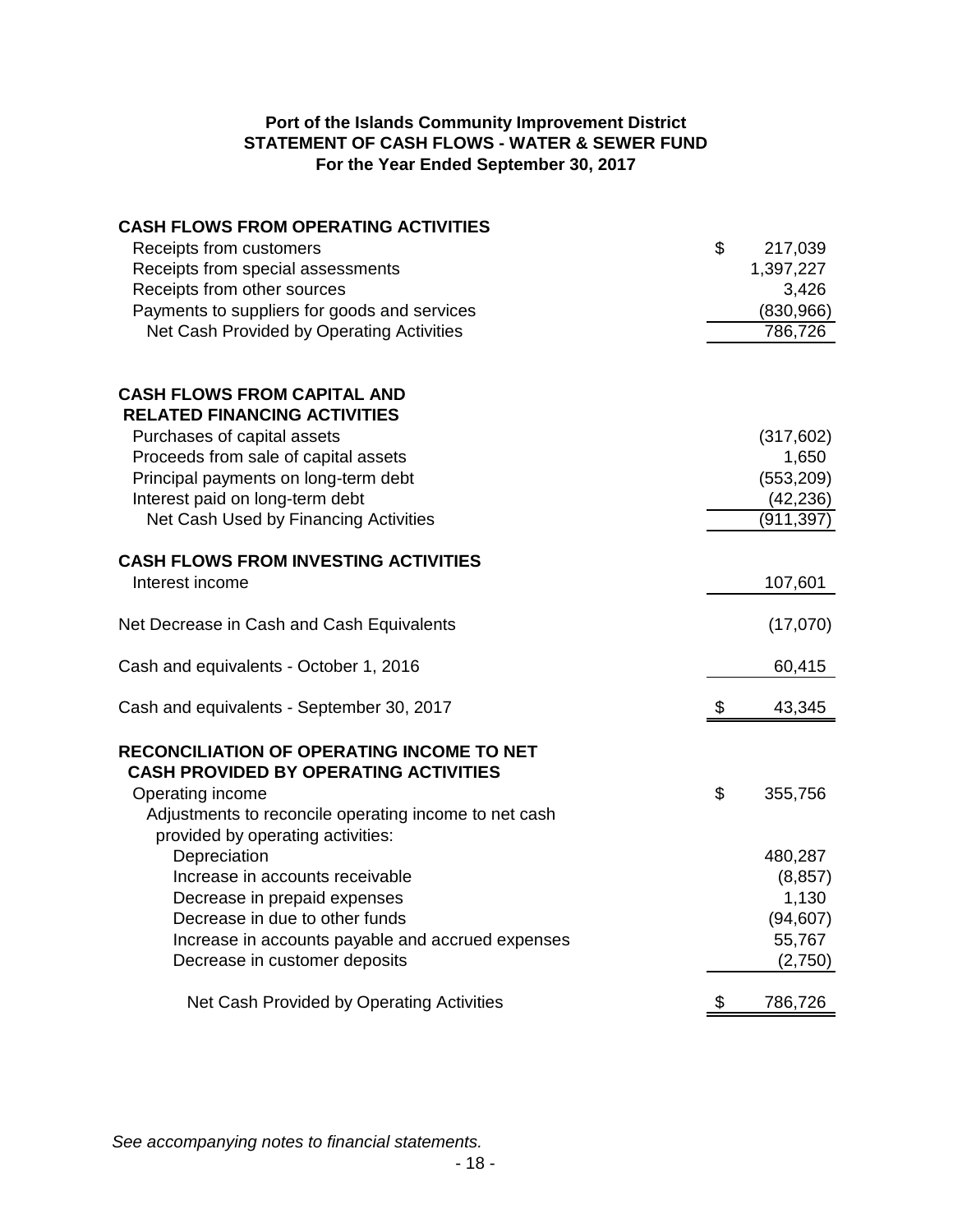### **NOTE A – SUMMARY OF SIGNIFICANT ACCOUNTING POLICIES**

The financial statements of Port of the Islands Community Improvement District (the "District") have been prepared in conformity with generally accepted accounting principles (GAAP) as applied to governmental units. The Governmental Accounting Standards Board (GASB) is the accepted standard-setting body for establishing governmental accounting and financial reporting principles. The District's more significant accounting policies are described below.

### **1. Reporting Entity**

The District is a local unit of special purpose government located in Collier County, Florida, (the "County") which was established pursuant to Ordinance No. 86-64 (the "Act") enacted by the County Commission effective September 16, 1986. The District was established for the purpose of establishing and maintaining a water and sewer system, road and drainage systems, and other systems and facilities as provided in Section 190 of the *Florida Statutes*.

The District is governed by a five-member Board of Supervisors (the "Board"). The District operates within the criteria established by Chapter 190. The Board has the final responsibility for: 1) assessing and levying maintenance taxes and special assessments, 2) approving budgets, 3) exercising control over facilities and properties, 4) controlling the use of funds generated by the District, 5) approving the hiring and firing of key personnel, and 6) financing improvements.

As required by GAAP, these financial statements present the Port of the Islands Community Improvement District (the primary government), as a stand-alone government. The reporting entity for the District includes all functions of government in which the District's Board exercises oversight responsibility which includes, but is not limited to, financial interdependency, selection of governing authority, designation of management, significant ability to influence operations and accountability for fiscal matters.

Based upon the application of the above-mentioned criteria, as set forth by the Governmental Accounting Standards Board, the District has identified no component units.

### **2. Measurement Focus and Basis of Accounting**

The basic financial statements of the District are composed of the following:

- Government-wide financial statements
- Fund financial statements
- Notes to financial statements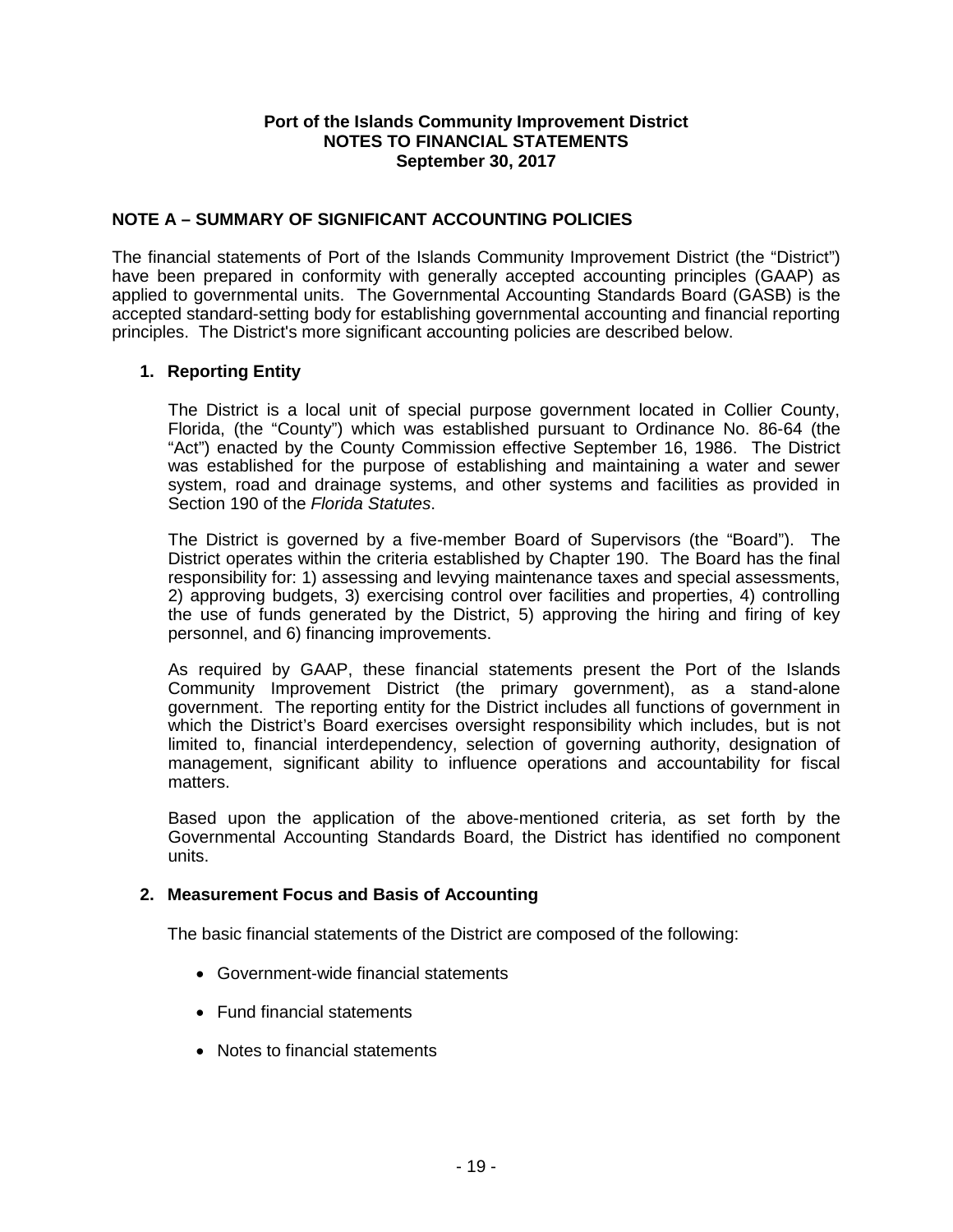## **NOTE A – SUMMARY OF SIGNIFICANT ACCOUNTING POLICIES (CONTINUED)**

#### **2. Measurement Focus and Basis of Accounting (Continued)**

#### **a. Government-wide Financial Statements**

Government-wide financial statements report all non-fiduciary information about the reporting government as a whole. These statements include separate columns for the governmental and business-type activities of the primary government. For the most part, the effect of interfund activity has been removed from these statements.

Governmental activities which normally are supported by special assessments and interest, are reported separately from business-type activities. Program revenues include charges for services and special assessments. Program revenues are netted with program expenses in the Statement of Activities to present the net cost of each program

Amounts paid to acquire capital assets are capitalized as assets, rather than reported as an expenditure. Proceeds of long-term debt are recorded as liabilities in the government-wide financial statements, rather than as an other financial source.

Amounts paid to reduce long-term indebtedness of the reporting government are reported as a reduction of the related liability, rather than as an expenditure.

### **b. Fund Financial Statements**

The underlying accounting system of the District is organized and operated on the basis of separate funds, each of which is considered to be a separate accounting entity. The operations of each fund are accounted for with a separate set of selfbalancing accounts that comprise its assets, liabilities, fund equity, revenues and expenditures or expenses, as appropriate. Governmental resources are allocated to and accounted for in individual funds based upon the purposes for which they are to be spent and the means by which spending activities are controlled.

Fund financial statements for the primary government's governmental funds are presented after the government-wide financial statements. These statements display information about major funds individually.

#### **Governmental Funds**

The District classifies fund balance according to Governmental Accounting Standards Board Statement 54 – *Fund Balance Reporting and Governmental Fund Type Definitions*. The Statement requires the fund balance for governmental funds to be reported in classifications that comprise a hierarchy based primarily on the extent to which the government is bound to honor constraints on the specific purposes for which amounts in those funds can be spent. The classifications include nonspendable, restricted, committed, assigned and unassigned.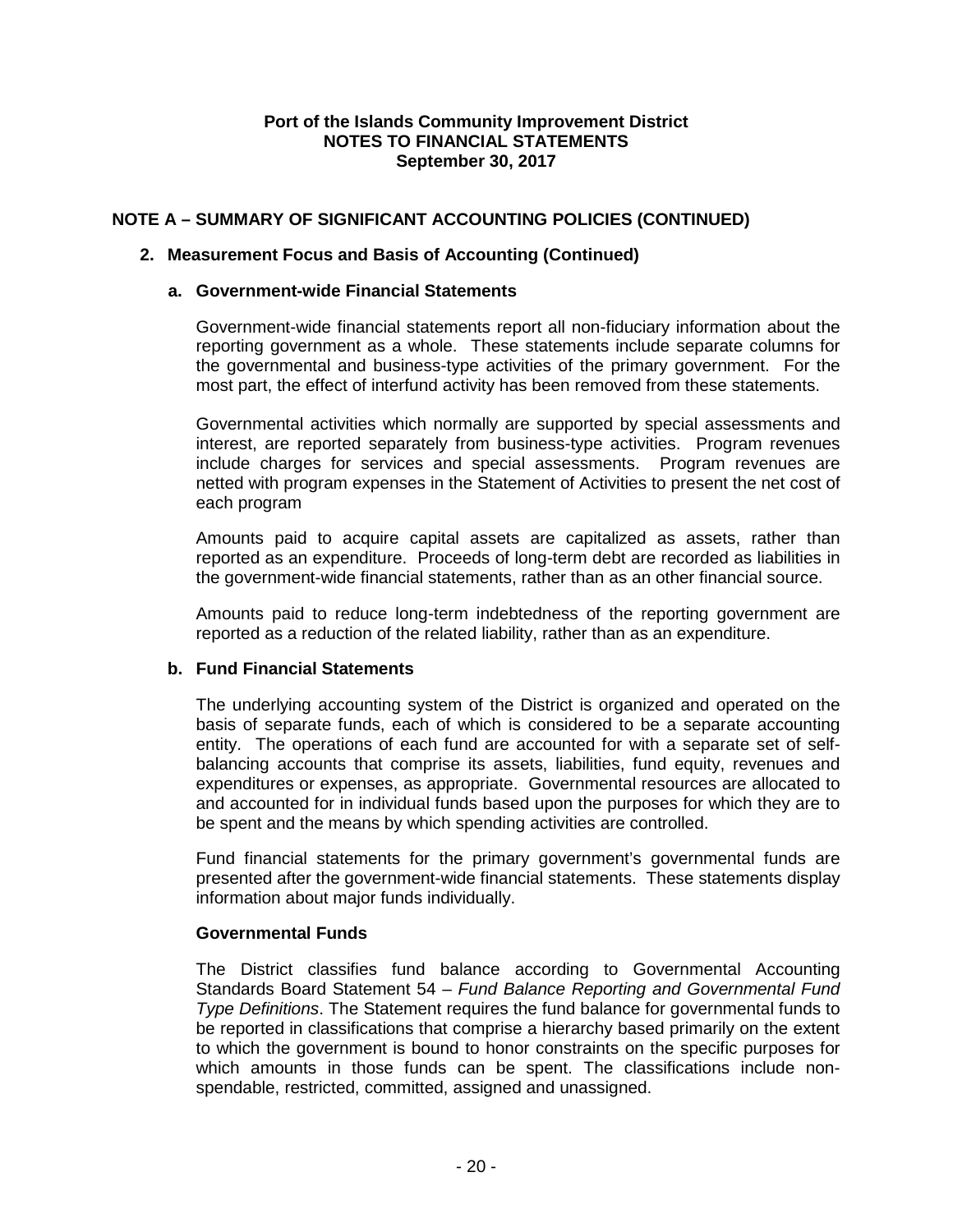## **NOTE A – SUMMARY OF SIGNIFICANT ACCOUNTING POLICIES (CONTINUED)**

#### **2. Measurement Focus and Basis of Accounting (Continued)**

#### **b. Fund Financial Statements (Continued)**

#### **Governmental Funds (Continued)**

The District has various policies governing the fund balance classifications.

Nonspendable Fund Balance – This classification consists of amounts that cannot be spent because they are either not in spendable form or are legally or contractually required to be maintained intact.

Restricted Fund Balance *–* This classification includes amounts that can be spent only for specific purposes stipulated by constitution, external resource providers, or through enabling legislation.

Assigned Fund Balance – This classification consists of the Board of Supervisors' intent to be used for specific purposes, but are neither restricted nor committed.

Unassigned Fund Balance – This classification is the residual classification for the government's general fund and includes all spendable amounts not contained in the other classifications. Unassigned fund balance is considered to be utilized first when an expenditure is incurred for purposes for which amounts in any of those unrestricted fund balance classifications could be used.

Fund Balance Spending Hierarchy – For all governmental funds except special revenue funds, when restricted, committed, assigned, and unassigned fund balances are combined in a fund, qualified expenditures are paid first from restricted or committed fund balance, as appropriate, then assigned and finally unassigned fund balances.

Expenditures generally are recorded when a liability is incurred, as under accrual accounting. Interest associated with the current fiscal period is considered to be an accrual item and so has been recognized as revenue of the current fiscal period.

Under the current financial resources measurement focus, only current assets and current liabilities are generally included on the balance sheet. The reported fund balance is considered to be a measure of "available spendable resources". Governmental fund operating statements present increases (revenues) and decreases (expenditures) in net current assets. Accordingly, they are said to present a summary of sources and uses of "available spendable resources" during a period.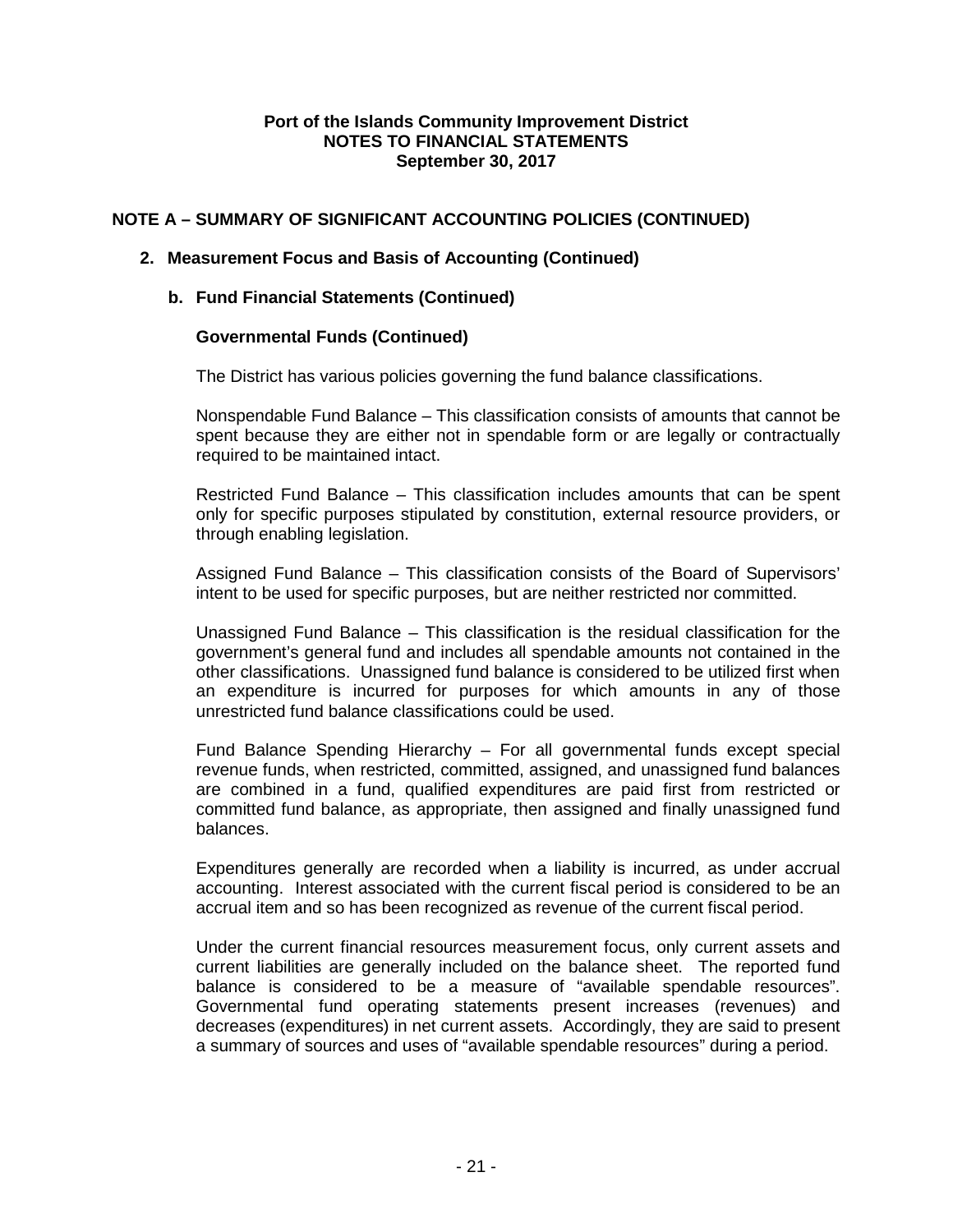## **NOTE A – SUMMARY OF SIGNIFICANT ACCOUNTING POLICIES (CONTINUED)**

#### **2. Measurement Focus and Basis of Accounting (Continued)**

#### **b. Fund Financial Statements (Continued)**

#### **Governmental Funds (Continued)**

Because of their spending measurement focus, expenditure recognition for governmental fund types excludes amounts represented by non-current liabilities. Since they do not affect net current assets, such long-term amounts are not recognized as governmental fund type expenditures or fund liabilities.

Amounts expended to acquire capital assets are recorded as expenditures in the year that resources were expended, rather than as fund assets. The proceeds of long-term debt are recorded as an other financing source rather than as a fund liability.

Debt service expenditures, as well as expenditures related to compensated absences, are recorded only when payment is due.

#### **Enterprise Funds**

In the fund financial statements, the Enterprise Fund is presented using the accrual basis of accounting. Revenues are recognized when they are earned and expenses are recognized when the related goods or services are delivered. In the fund financial statements, the Enterprise Fund is presented using the economic resources measurement focus. This means that all assets and all liabilities (whether current or non-current) associated with their activity are included on their balance sheets. Enterprise Fund operating statements present increases (revenues) and decreases (expenses) in total net position. The District applies all GASB pronouncements as well as all FASB and AICPA pronouncements, issued on or before November 30, 1989, which do not conflict with, or contradict, GASB pronouncements.

Enterprise Fund operating revenues, such as charges for services, result from exchange transactions associated with the principal activity of the fund. Exchange transactions are those in which each party receives and gives up essentially equal values. Non-operating revenues, such as investment earnings, result from nonexchange transactions or ancillary activities. Amounts paid to acquire capital assets are capitalized as assets in the fund financial statements, rather than reported as expenditures. Proceeds of long-term debt are recorded as a liability in the fund financial statements, rather than as other financing sources.

Amounts paid to reduce long-term indebtedness are reported as a reduction of the related liabilities, rather than as an expense.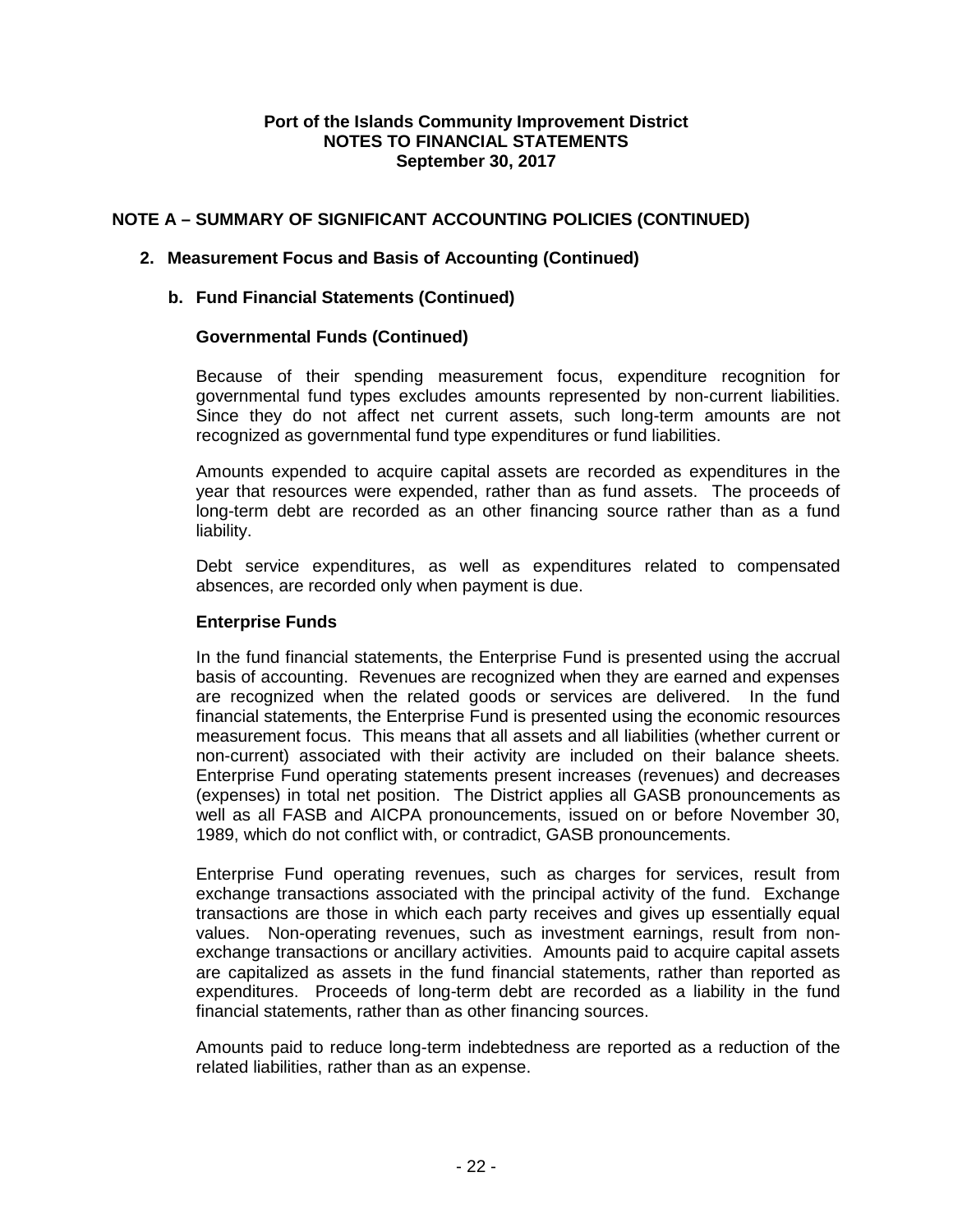## **NOTE A – SUMMARY OF SIGNIFICANT ACCOUNTING POLICIES (CONTINUED)**

#### **3. Basis of Presentation**

#### **a. Governmental Major Funds**

General Fund – The General Fund is the District's primary operating fund. It accounts for all financial resources of the general government, except those required to be accounted for in another fund.

#### **b. Enterprise Major Fund**

Water and Sewer Fund – The Water and Sewer Fund accounts for the operations of the water and sewer plant, which are funded by proceeds from operations of these facilities, including special assessments, user fees, meter fees and connection fees.

#### **c. Non-Current Governmental Assets/Liabilities**

GASB Statement 34 requires that non-current governmental assets, such as land and buildings, and non-current governmental liabilities, such as general obligation bonds, due to developer and accrued compensated absences be reported in the governmental activities column in the government-wide Statement of Net Position.

### **4. Assets, Liabilities, and Net Position or Equity**

#### **a. Cash and Investments**

Florida Statutes require state and local governmental units to deposit monies with financial institutions classified as "Qualified Public Depositories," a multiple financial institution pool whereby groups of securities pledged by the various financial institutions provide common collateral from their deposits of public funds. This pool is provided as additional insurance to the federal depository insurance and allows for additional assessments against the member institutions, providing full insurance for public deposits.

The District is authorized to invest in those financial instruments as established by Section 218.415, Florida Statutes. The authorized investments consist of:

- 1. Direct obligations of the United States Treasury;
- 2. The Local Government Surplus Funds Trust or any intergovernmental investment pool authorized pursuant to the Florida Interlocal Cooperative Act of 1969;
- 3. Interest-bearing time deposits or savings accounts in authorized qualified public depositories;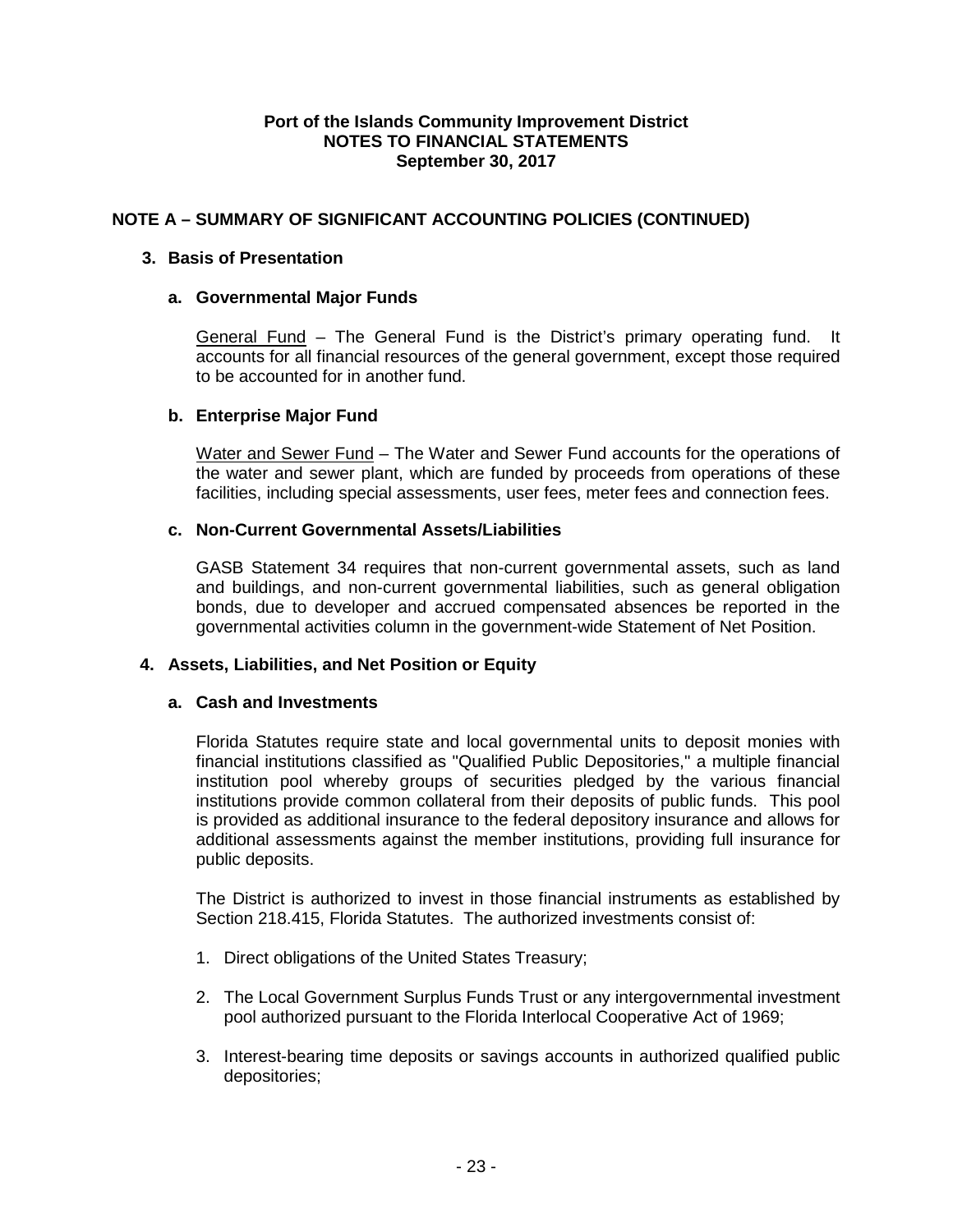## **NOTE A – SUMMARY OF SIGNIFICANT ACCOUNTING POLICIES (CONTINUED)**

### **4. Assets, Liabilities, and Net Position or Equity (Continued)**

### **a. Cash and Investments (Continued)**

4. Securities and Exchange Commission, registered money market funds with the highest credit quality rating from a nationally recognized rating agency.

For purposes of the statement of cash flows, cash equivalents include time deposits, certificates of deposit and all highly liquid debt instruments with original maturities of three months or less and held in a qualified public depository as defined by Section 280.02, Florida Statutes.

### **b. Receivables and Payables**

Activity between funds that are representative of lending/borrowing arrangements outstanding at the end of the fiscal year are referred to as "due to/from other funds". Any residual balances outstanding between the governmental activities and business-type activities are reported as "internal balances".

### **c. Restricted Net Position**

Certain net position of the District is classified as restricted on the statement of net position because their use is limited either by law through constitutional provisions or enabling legislation; or by restrictions imposed externally by creditors. In a fund with both restricted and unrestricted net position, qualified expenses are considered to be paid first from restricted net position and then from unrestricted net position.

### **d. Capital Assets**

Capital assets, which include land, buildings, infrastructure, equipment and construction in progress, are reported in the applicable governmental or businesstype activities column.

The District defines capital assets as assets with an initial, individual cost of \$5,000 or more and an estimated useful life in excess of one year. The valuation basis for all assets is historical cost.

The costs of normal maintenance and repairs that do not add to the value of the asset or materially extend its useful life are not capitalized.

Major outlays for capital assets and improvements are capitalized as projects are constructed.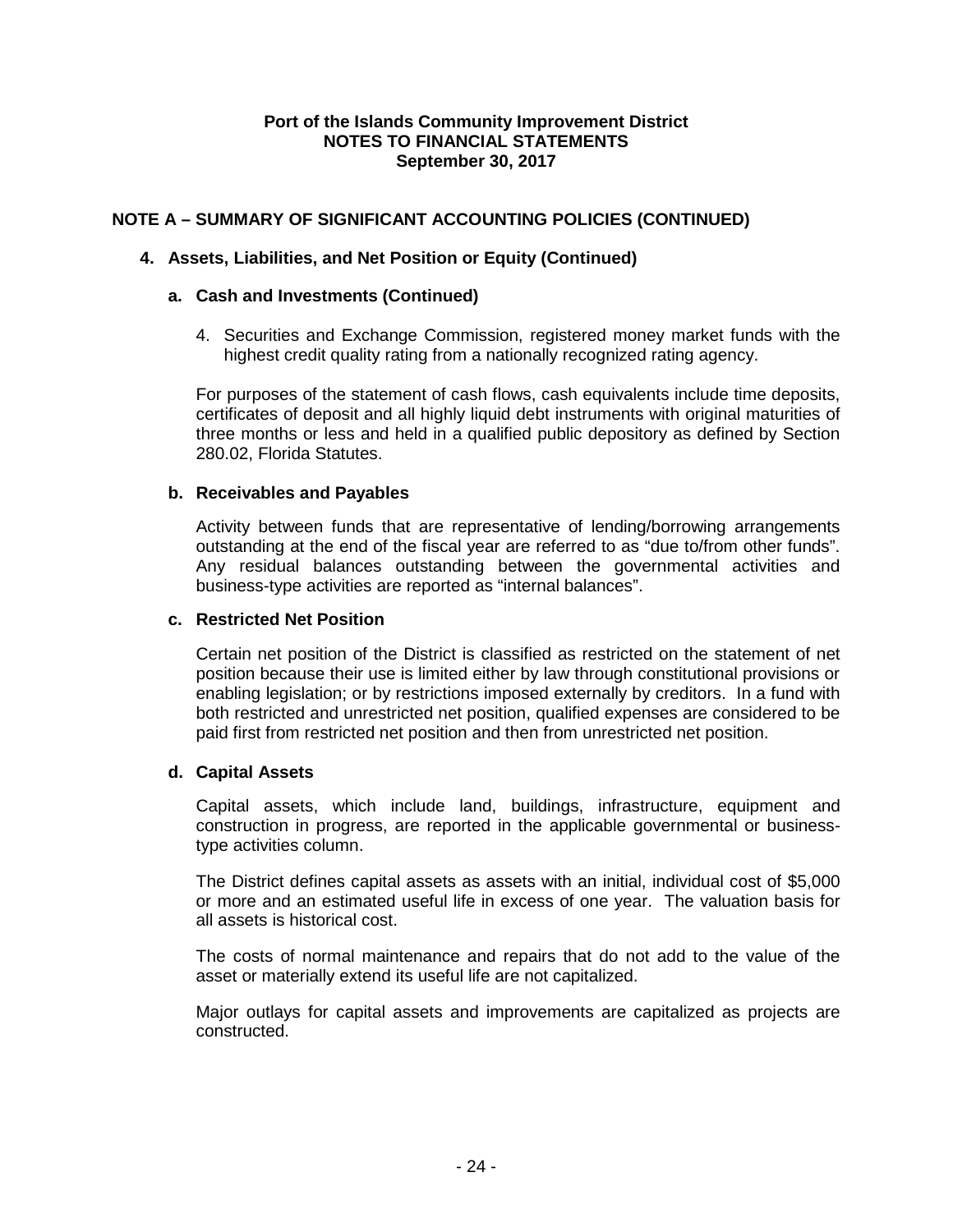## **NOTE A – SUMMARY OF SIGNIFICANT ACCOUNTING POLICIES (CONTINUED)**

#### **4. Assets, Liabilities, and Net Position or Equity (Continued)**

#### **d. Capital Assets (Continued)**

Depreciation of capital assets is computed and recorded by utilizing the straight-line method. Estimated useful lives of the various classes of depreciable capital assets are as follows:

| Improvements other than buildings | 5-48 years    |
|-----------------------------------|---------------|
| Equipment                         | 5-15 years    |
| Infrastructure                    | $15-30$ years |

#### **e. Deferred Outflow of Resources**

Deferred outflows of resources represent a consumption of net position/fund balance that applies to a future period(s) and so will not be recognized as an outflow of resources (expense/expenditure) until then. The District only has one item that qualifies for reporting in this category. It is the deferred amount on refunding reported on the Statement of Net Position. A deferred amount on refunding results from the difference in the carrying value of refunded debt and its reacquisition price. This amount is deferred and amortized over the shorter of the life of the refunded or refunding debt.

### **f. Budgets**

Budgets are prepared and adopted after public hearings for the governmental funds, pursuant to Chapter 190, Florida Statutes. The District utilizes the same basis of accounting for budgets as it does for revenues and expenditures in its various funds. The legal level of budgetary control is at the fund level. All budgeted appropriations lapse at year end. Formal budgets are adopted for the general fund. As a result, deficits in the budget columns of the accompanying financial statements may occur.

#### **NOTE B – RECONCILIATION OF GOVERNMENT-WIDE AND FUND FINANCIAL STATEMENTS**

#### **1. Explanation of Differences Between the Governmental Fund Balance Sheet and the Government-wide Statement of Net Position**

"Total fund balances" of the District's governmental funds, \$790,207, differs from "net position" of governmental activities, \$1,588,021, reported in the Statement of Net Position. This difference primarily results from the long-term economic focus of the Statement of Net Position versus the current financial resources focus of the governmental fund balance sheet. The effect of the differences is illustrated as follows.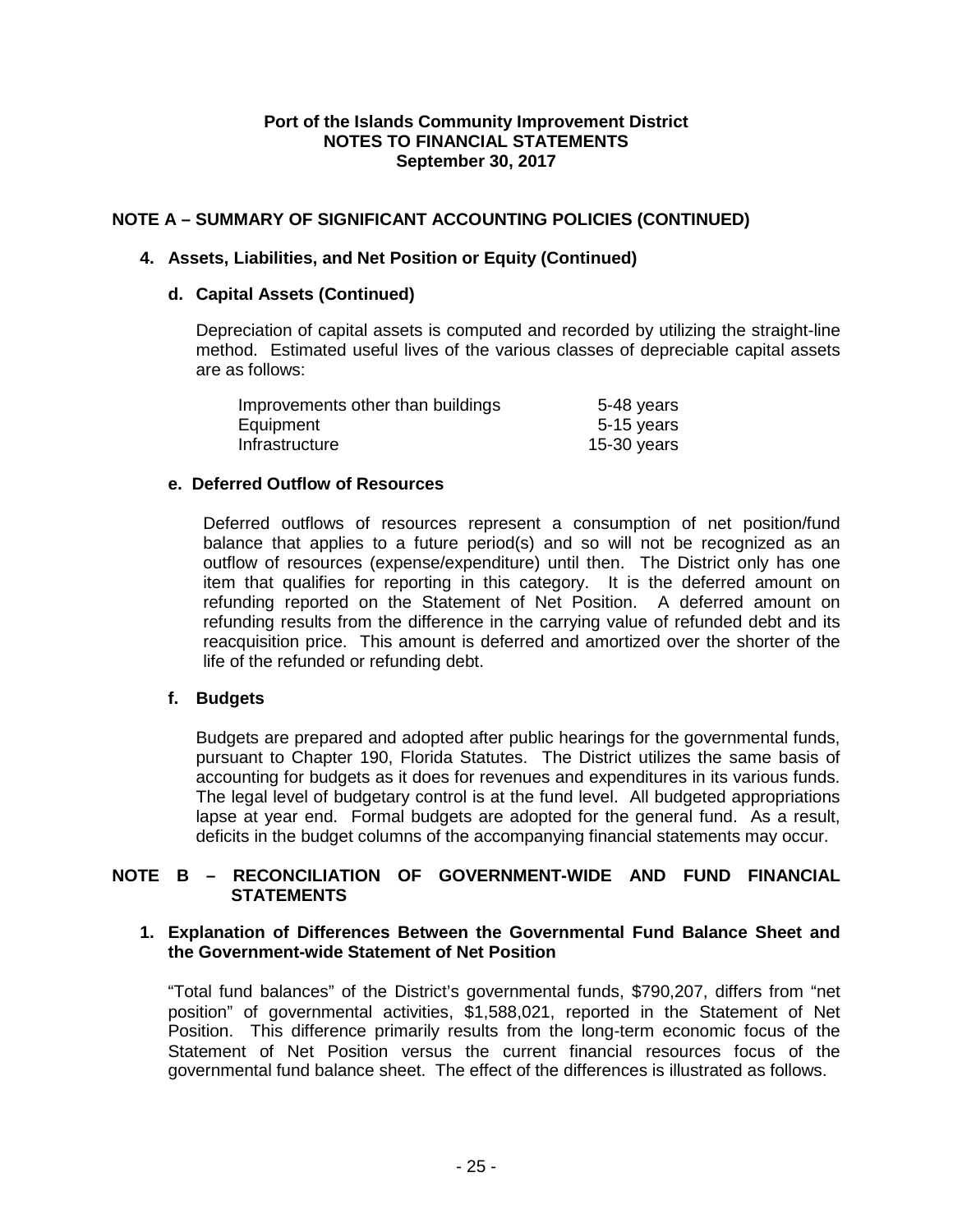### **NOTE B – RECONCILIATION OF GOVERNMENT-WIDE AND FUND FINANCIAL STATEMENTS (CONTINUED)**

**1. Explanation of Differences Between the Governmental Fund Balance Sheet and the Government-wide Statement of Net Position (Continued)**

#### **Capital related items**

When capital assets (land, buildings, infrastructure and equipment that are to be used in governmental activities) are purchased or constructed, the cost of those assets is reported as expenditures in governmental funds. However, the Statement of Net Position included those capital assets among the assets of the District as a whole.

| Land and improvements             | 347,436    |
|-----------------------------------|------------|
| Infrastructure                    | 1,313,611  |
| Equipment                         | 15,613     |
| Improvements other than buildings | 110.121    |
| Accumulated depreciation          | (988, 967) |
| Total                             | 797,814    |

#### **2. Explanation of Differences Between the Governmental Fund Operating Statements and the Statement of Activities**

The "net changes in fund balances" for government funds, \$(27,388), differs from the "change in net position" for governmental activities, \$52,591, reported in the Statement of Activities. The differences arise primarily from the long-term economic focus of the Statement of Activities versus the current financial resources focus of the governmental funds. The effect of the differences is illustrated as follows.

#### **Capital related items**

When capital assets that are to be used in governmental activities are purchased or constructed, the resources expended for those assets are reported as expenditures in governmental funds. However, in the Statement of Activities, the costs of those assets are allocated over their estimated useful lives and reported as depreciation. As a result, fund balances decrease by the amount of financial resources expended, whereas, net position decrease by the amount of depreciation charged for the year.

| Depreciation   | (39,260) |
|----------------|----------|
| Capital outlay | 119,239  |
| Total          | 79,979   |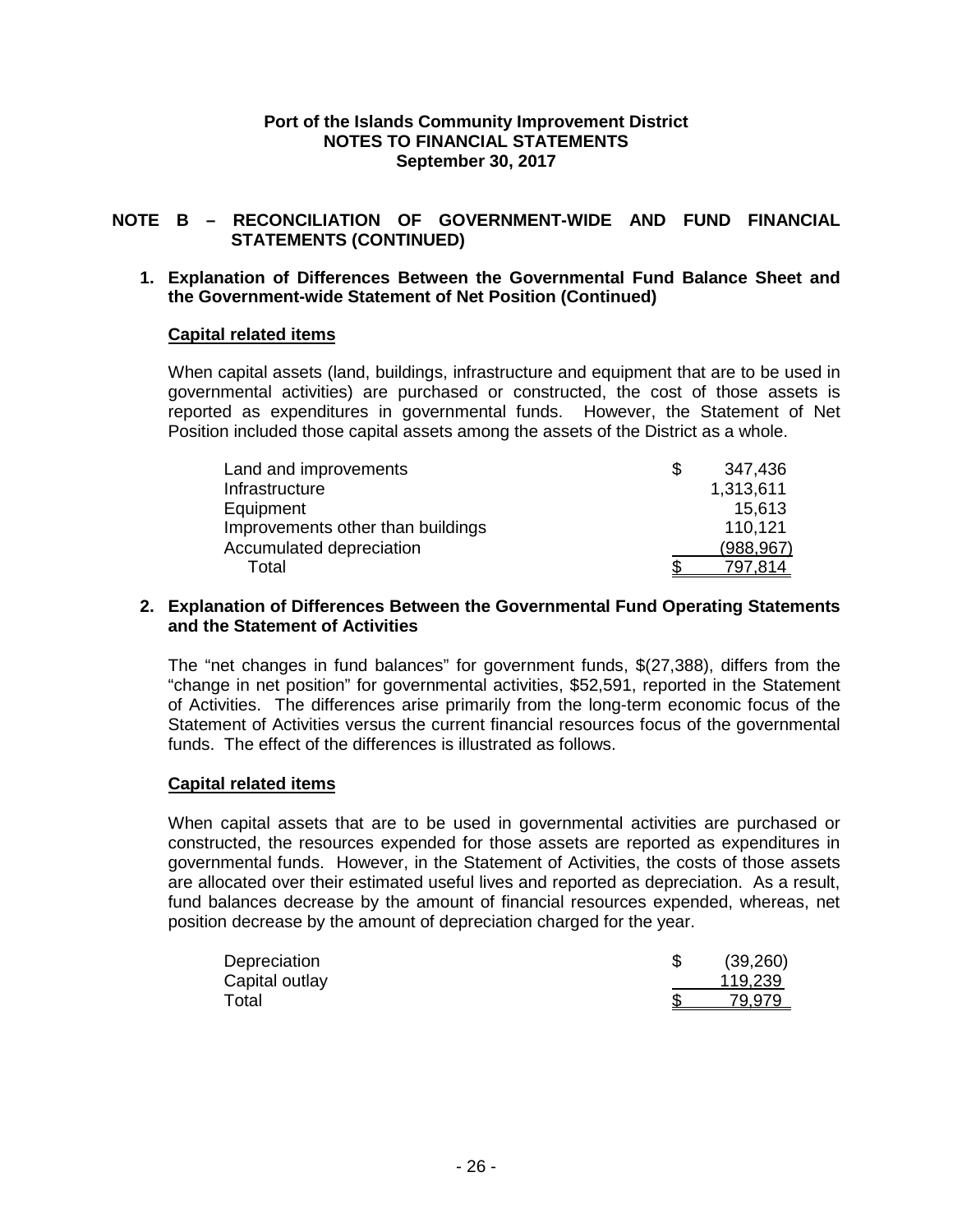## **NOTE C – CASH AND INVESTMENTS**

All deposits are held in qualified public depositories and are included on the accompanying balance sheet as cash and investments.

#### Custodial Credit Risk – Deposits

Custodial credit risk is the risk that in the event of a bank failure, the District's deposits may not be returned to it. The District does not have a formal deposit policy for custodial credit risk. The District does, however, follow the provisions of Chapter 280, Florida Statutes regarding deposits and investments. As of September 30, 2017, the District's bank balance was \$273,701 and the carrying value was \$264,137. Exposure to custodial credit risk was as follows. The District maintains all deposits in a qualified public depository in accordance with the provisions of Chapter 280, Florida Statutes, which means that all deposits are fully insured by Federal Depositors Insurance or collateralized under Chapter 280, Florida Statutes.

#### **Investments**

The District's investment policy allows management to invest funds in investments permitted under Section 218.415, Florida Statutes. Among other investments, the policy allows the District to invest in the State Board of Administration Local Government Surplus Trust Funds.

#### Interest Rate Risk

The District does not have a formal investment policy that limits investment maturities as a means of managing its exposure to fair value losses arising from increasing interest rates.

#### Credit Risk

The District has no investment policy that would further limit its investment choices.

#### Concentration of Credit Risk

The District places no limit on the amount it may invest in any one fund.

The types of deposits and investments and their level of risk exposure as of September 30, 2017 were typical.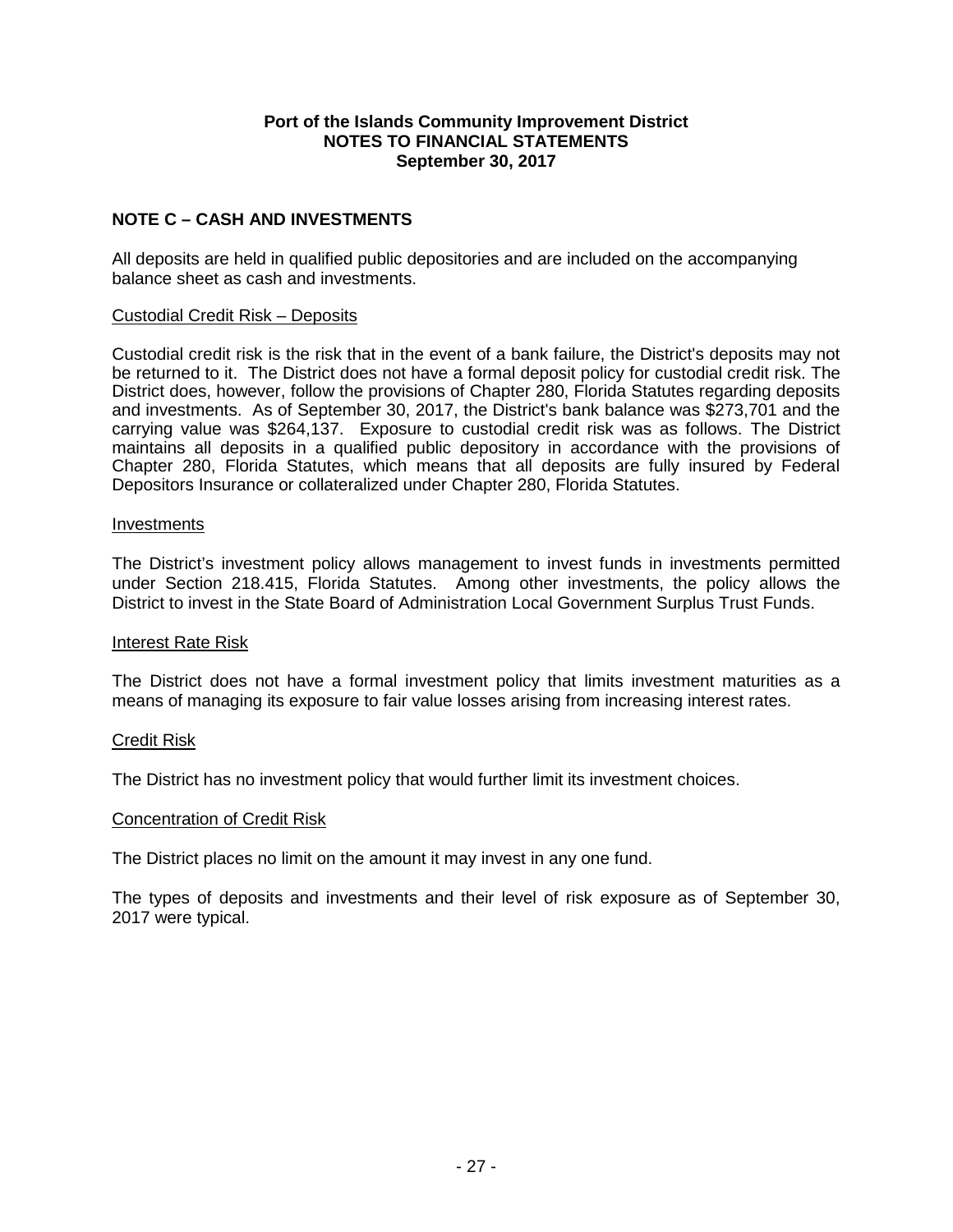### **NOTE D – SPECIAL ASSESSMENT REVENUES**

Special assessment revenues recognized for the 2016-2017 fiscal year were levied in October 2016. All taxes are due and payable on November 1 or as soon as the assessment roll is certified and delivered to the Tax Collector. Per Section 197.162, Florida Statutes, discounts are allowed for early payment at the rate of 4% in November, 3% in December, 2% in January, and 1% in February. Taxes paid in March are without discount.

All unpaid taxes become delinquent as of April 1. Virtually all unpaid taxes are collected via the sale of tax certificates on or prior to, June 1; however, the District had \$1,487,339 in special assessments receivable at September 30, 2017 which were offset by an allowance for doubtful accounts in the same amount.

## **NOTE E – RECEIVABLE AND PAYABLE BALANCES**

#### **Accounts Receivable**

Accounts receivable in the Enterprise Fund at September 30, 2017 consisted of trade receivables. Receivables are recorded at their net realizable value.

#### **Accounts Payable**

Accounts payable and accrued expenses in the Enterprise Fund consisted of vendor payables in the amount of \$63,538.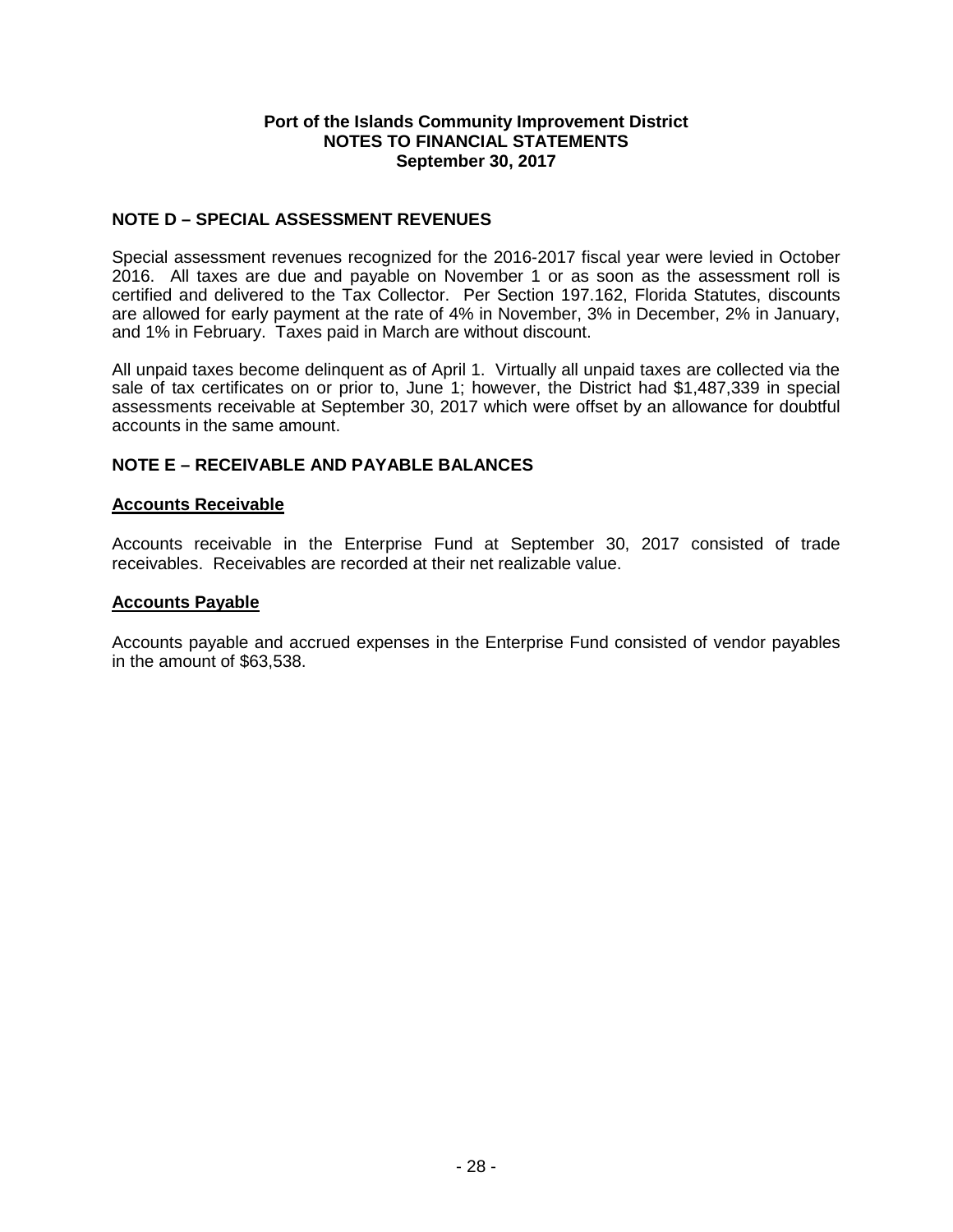## **NOTE F – CAPITAL ASSETS**

Capital asset activity for governmental activities for the year ended September 30, 2017 was as follows:

|                                                    | <b>Balance</b> |           |           |           |      | <b>Balance</b> |
|----------------------------------------------------|----------------|-----------|-----------|-----------|------|----------------|
|                                                    | October 1,     |           |           |           |      | September 30,  |
|                                                    | 2016           | Additions |           | Deletions | 2017 |                |
| <b>Governmental Activities:</b>                    |                |           |           |           |      |                |
| Capital assets, not being depreciated:             |                |           |           |           |      |                |
| Land and improvements                              | \$<br>228,197  | \$        | 119,239   | \$        | \$   | 347,436        |
| Capital assets, being depreciated:                 |                |           |           |           |      |                |
| Infrastructure                                     | 1,313,611      |           |           |           |      | 1,313,611      |
| Improvements other than buildings                  | 110,121        |           |           |           |      | 110,121        |
| Equipment                                          | 15,613         |           |           |           |      | 15,613         |
| <b>Total Capital Assets, Being Depreciated</b>     | 1,439,345      |           |           |           |      | 1,439,345      |
| <b>Total Capital Assets</b>                        | 1,667,542      |           | 119,239   |           |      | 1,786,781      |
| Less accumulated depreciation for:                 |                |           |           |           |      |                |
| Infrastructure                                     | (831, 895)     |           | (38, 852) |           |      | (870, 747)     |
| Buildings and improvements                         | (102, 199)     |           | (408)     |           |      | (102, 607)     |
| Equipment                                          | (15, 613)      |           |           |           |      | (15, 613)      |
| <b>Total Accumulated Deprecitation</b>             | (949, 707)     |           | (39, 260) |           |      | (988, 967)     |
| <b>Total Capital Assets Being Depreciated, Net</b> | 489,638        |           | (39,260)  |           |      | 450,378        |
| Governmental Activities Capital Assets             | \$<br>717,835  | \$        | 79,979    | \$        | \$   | 797,814        |

Depreciation of \$39,260 was charged to physical environment.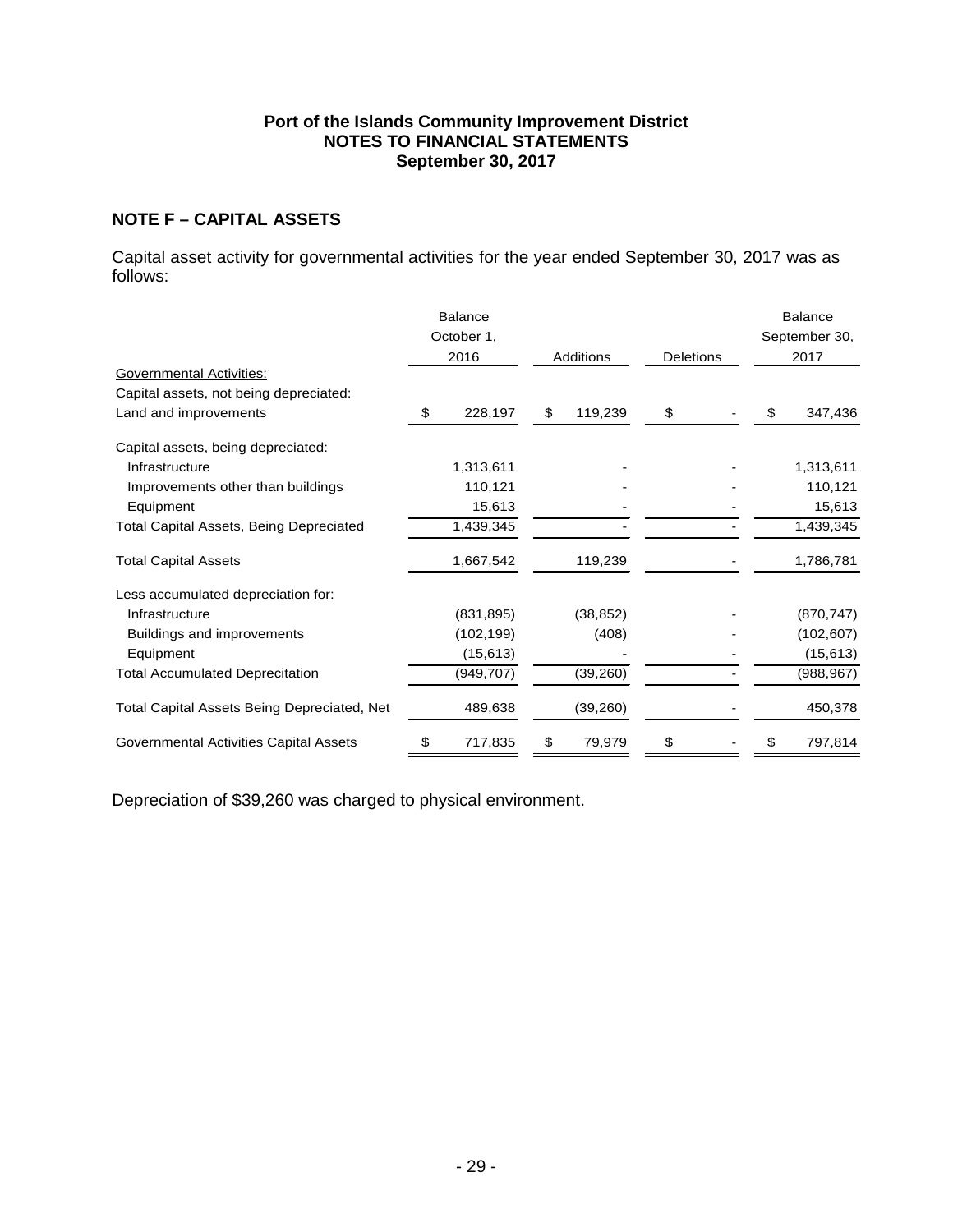# **NOTE F – CAPITAL ASSETS (CONTINUED)**

The following is a summary of changes in the Water & Sewer Fund capital assets for the year ended September 30, 2017.

|                                                | <b>Balance</b> |           |            |                  |           |    | <b>Balance</b> |
|------------------------------------------------|----------------|-----------|------------|------------------|-----------|----|----------------|
|                                                | October 1,     |           |            |                  |           |    | September 30,  |
|                                                | 2016           | Additions |            | <b>Deletions</b> |           |    | 2017           |
| <b>Business-type Activities:</b>               |                |           |            |                  |           |    |                |
| Capital assets, not being depreciated:         |                |           |            |                  |           |    |                |
| Land and improvements                          | \$<br>293,061  | \$        | 306,614    | \$               |           | \$ | 599,675        |
| Capital assets, being depreciated:             |                |           |            |                  |           |    |                |
| Improvements other than buildings              | 15,437,452     |           | 10,988     |                  |           |    | 15,448,440     |
| Equipment                                      | 327,167        |           |            |                  | (39, 505) |    | 287,662        |
| Total Capital Assets, Being Depreciated        | 15,764,619     |           | 10,988     |                  | (39, 505) |    | 15,736,102     |
| Less accumulated depreciation for:             |                |           |            |                  |           |    |                |
| Improvements other than buildings              | (5,503,412)    |           | (464, 240) |                  |           |    | (5,967,652)    |
| Equipment                                      | (133, 242)     |           | (16, 047)  |                  | 39,505    |    | (109, 784)     |
| <b>Total Accumulated Depreciation</b>          | (5,636,654)    |           | (480, 287) |                  | 39,505    |    | (6,077,436)    |
| Total Capital Assets Depreciated, Net          | 10,127,965     |           | (469,299)  |                  |           |    | 9,658,666      |
| <b>Business-Type Activities Capital Assets</b> | 10,421,026     |           | (162, 685) | \$               |           | S  | 10,258,341     |

Depreciation of \$480,287 was charged to water and sewer.

## **NOTE G – LONG TERM DEBT**

The following is a summary of activity in the long-term debt of the District for the year ended September 30, 2017:

### **Business-type Activities**

| Long-term debt at October 1, 2016    | SS. | 2,406,616   |
|--------------------------------------|-----|-------------|
| Principal payments                   |     | (2,406,616) |
| Proceeds from bond refunding         |     | 1,914,000   |
| Long-term debt at September 30, 2017 |     | 1.914.000   |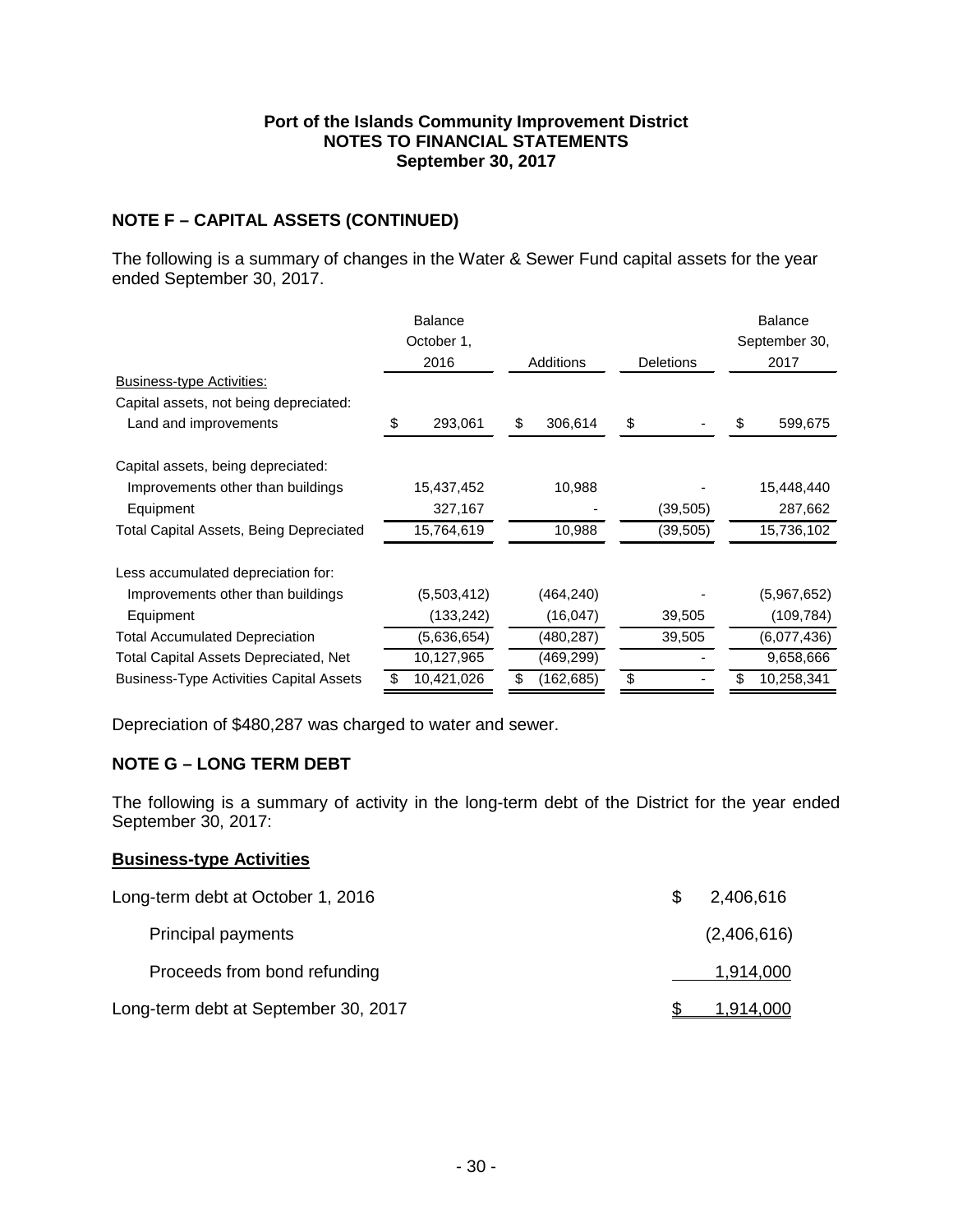## **NOTE G – LONG TERM DEBT (CONTINUED)**

Long-term debt is comprised of the following:

\$1,914,000 Series 2017 Refunding Bonds, due in annual principal installments, beginning May 2018. Interest is due semi-annually on May 1 and November 1 at a rate of 3.050%.  $$ 1,914,000$ 

The annual requirements to amortize the principal and interest of bonded debt outstanding as of September 30, 2017 are as follows:

| Year Ending<br>September 30, | Principal                                      | Interest |                                      | Total                                          |
|------------------------------|------------------------------------------------|----------|--------------------------------------|------------------------------------------------|
| 2018<br>2019<br>2020<br>2021 | \$<br>478,500<br>478,500<br>478,500<br>478,500 | \$       | 58,377<br>43,783<br>29,189<br>14,594 | \$<br>536,877<br>522,283<br>507,689<br>493,094 |
| <b>Totals</b>                | 1,914,000                                      |          | 145,943                              | 2,059,943                                      |

### **NOTE H – RISK MANAGEMENT**

The government is exposed to various risks of loss related to torts; theft of, damage to and destruction of assets; errors and omissions; and natural disasters for which the government carries commercial insurance.

### **NOTE I – LITIGATION**

The District is involved in litigation with a landowner related to the non-payment of fiscal year 2010 through 2016 special assessments. In total, the District has not received \$1,487,339 of assessments. During 2010, the landowner filed for Chapter 11 Bankruptcy; however, the bankruptcy was dismissed by the Judge. An allowance account has been established related to outstanding assessments. As of the date of the audit report, a foreclosure action has been filed and the property owners have been served.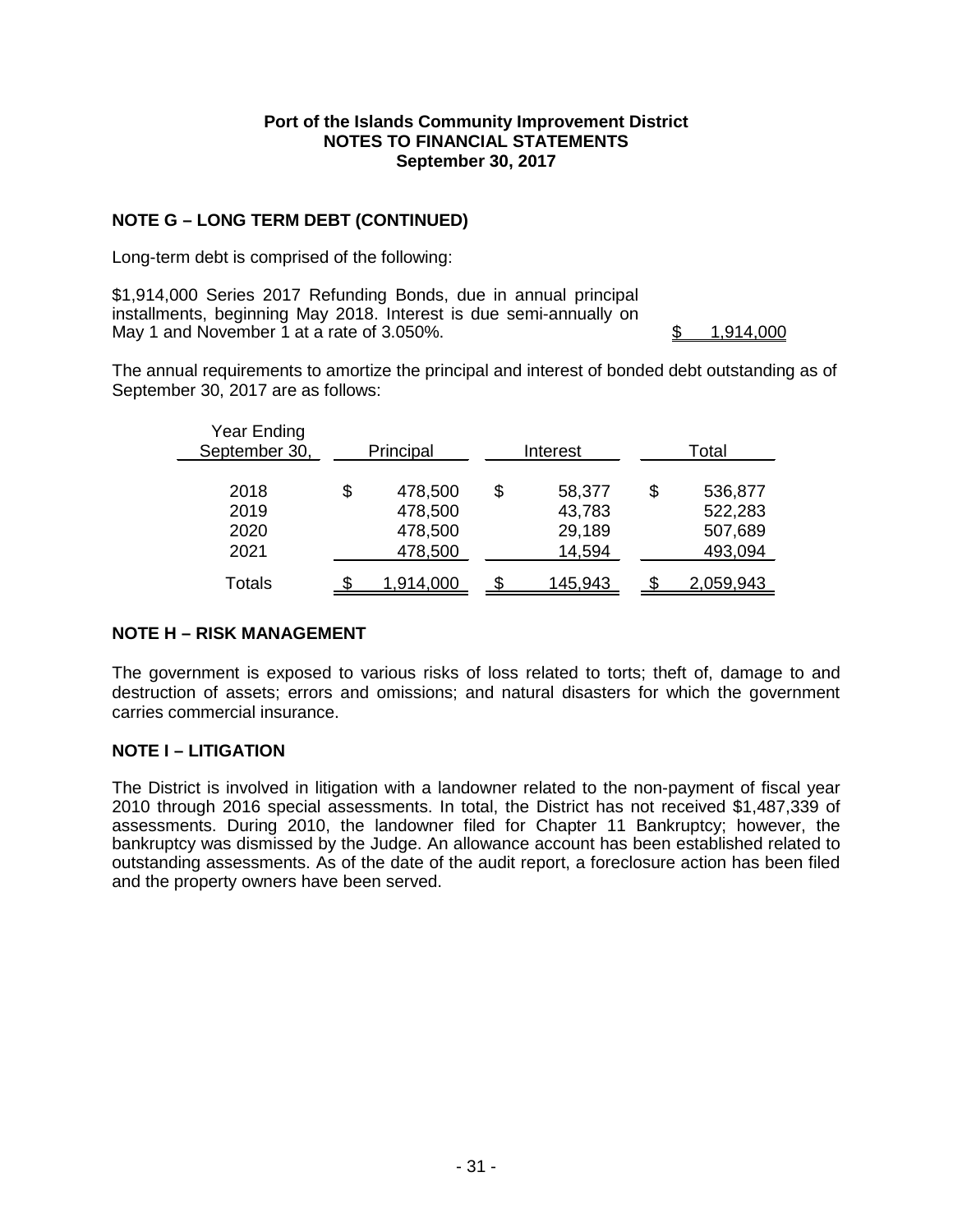

Certified Public Accountants

600 Citrus Avenue Suite 200 Fort Pierce, Florida 34950

772/461-6120 // 461-1155 FAX: 772/468-9278

#### INDEPENDENT AUDITOR'S REPORT ON INTERNAL CONTROL OVER FINANCIAL REPORTING AND ON COMPLIANCE AND OTHER MATTERS BASED ON AN AUDIT OF FINANCIAL STATEMENTS PERFORMED IN ACCORDANCE WITH **GOVERNMENT AUDITING STANDARDS**

To the Board of Supervisors Port of the Islands Community Improvement District Collier County, Florida

We have audited, in accordance with the auditing standards generally accepted in the United States of America and the standards applicable to financial audits contained in Government Auditing Standards issued by the Comptroller General of the United States, the financial statements of Port of the Islands Community Improvement District, as of and for the year ended September 30, 2017, and the related notes to the financial statements, and have issued our report thereon dated July 13, 2018.

#### **Internal Control Over Financial Reporting**

In planning and performing our audit, we considered Port of the Islands Community Improvement District's internal control over financial reporting to determine the audit procedures that are appropriate in the circumstances for the purpose of expressing our opinions on the financial statements, but not for the purpose of expressing an opinion on the effectiveness of Port of the Islands Community Improvement District's internal control. Accordingly, we do not express an opinion on the effectiveness of Port of the Islands Community Improvement District's internal control over financial reporting.

A deficiency in internal control exists when the design or operation of a control does not allow management or employees, in the normal course of performing their assigned functions, to prevent, or detect and correct misstatements on a timely basis. A material weakness is a deficiency, or combination of deficiencies, in internal control, such that there is a reasonable possibility that a material misstatement of the entity's financial statements will not be prevented, or detected and corrected on a timely basis. A significant deficiency is a deficiency, or a combination of deficiencies, in internal control that is less severe than a material weakness, yet important enough to merit attention by those charged with governance.

Our consideration of internal control over financial reporting was for the limited purpose described in the first paragraph of this section and was not designed to identify all deficiencies in internal control that might be material weaknesses or significant deficiencies. Given these limitations, during our audit we did not identify any deficiencies in internal control that we consider to be material weaknesses. However, material weaknesses may exist that have not been identified.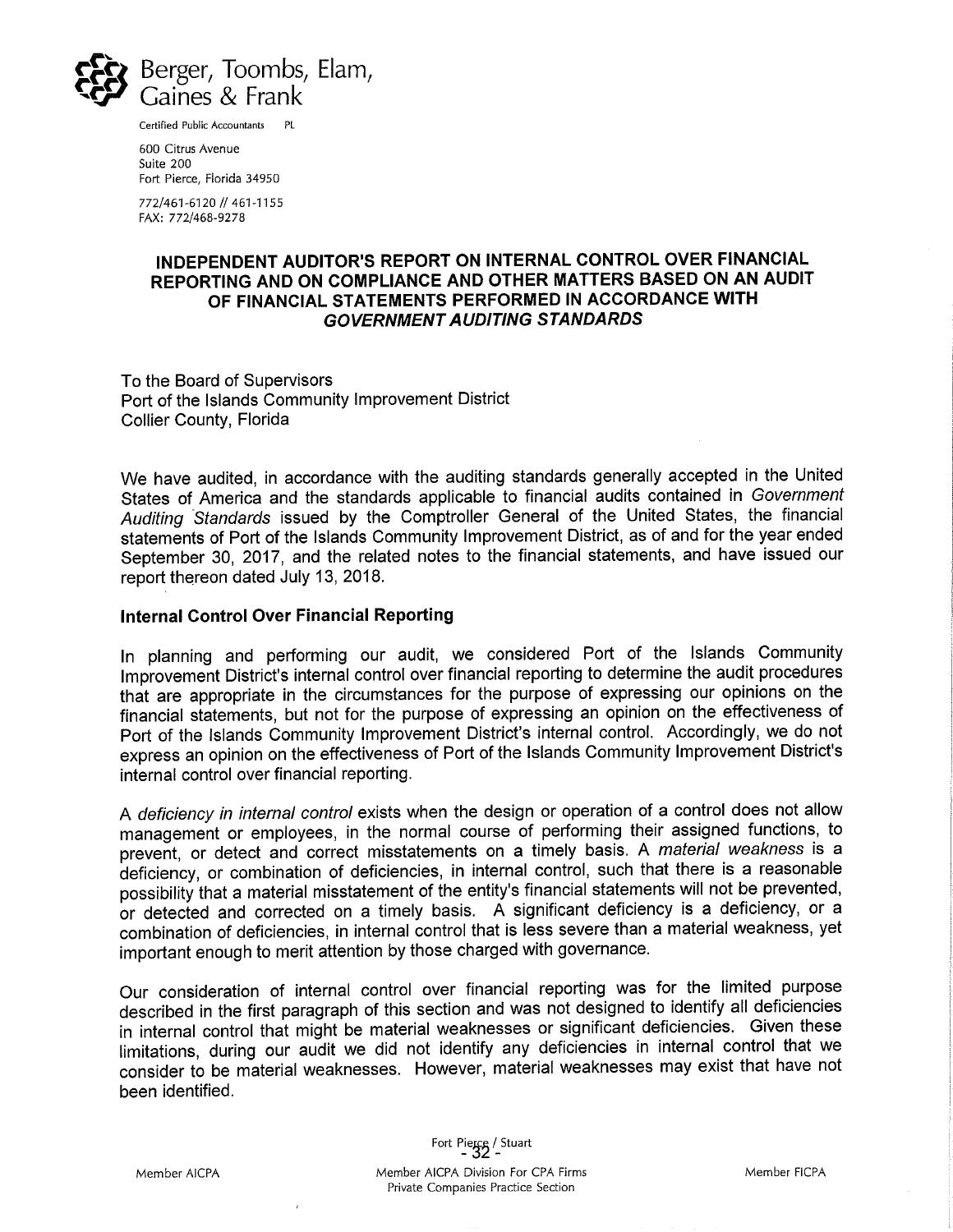

To the Board of Supervisors Port of the Islands Community Improvement District Collier County, Florida

#### **Compliance and Other Matters**

As part of obtaining reasonable assurance about whether Port of the Islands Community Improvement District's financial statements are free of material misstatement, we performed tests of its compliance with certain provisions of laws, regulations, contracts, and grant agreements, noncompliance with which could have a direct and material effect on the determination of financial statement amounts. However, providing an opinion on compliance with those provisions was not an objective of our audit, and accordingly, we do not express such an opinion. The results of our tests we disclosed one instances of noncompliance or other matters that are required to be reported under Government Auditing Standards.

2017-01

- The General Fund actual expenditures exceeded the budget for the years ended Finding: September 30, 2017 which is in violation of Section 189.016, Florida Statutes.
- The District has a budget over expenditure in the General Fund during the Status: current year.
- Management will review current year spending to ensure that expenditures do Response: not exceed appropriations.

#### **Purpose of this Report**

The purpose of this report is solely to describe the scope of our testing of internal control and compliance and the results of that testing, and not to provide an opinion on the effectiveness of the entity's internal control or on compliance. This report is an integral part of an audit performed in accordance with Government Auditing Standards in considering the entity's internal control and compliance. Accordingly, this communication is not suitable for any other purpose.

Bergir Joonibo Elam

Berger, Toombs, Elam, Gaines & Frank **Certified Public Accountants** Fort Pierce, Florida

July 13, 2018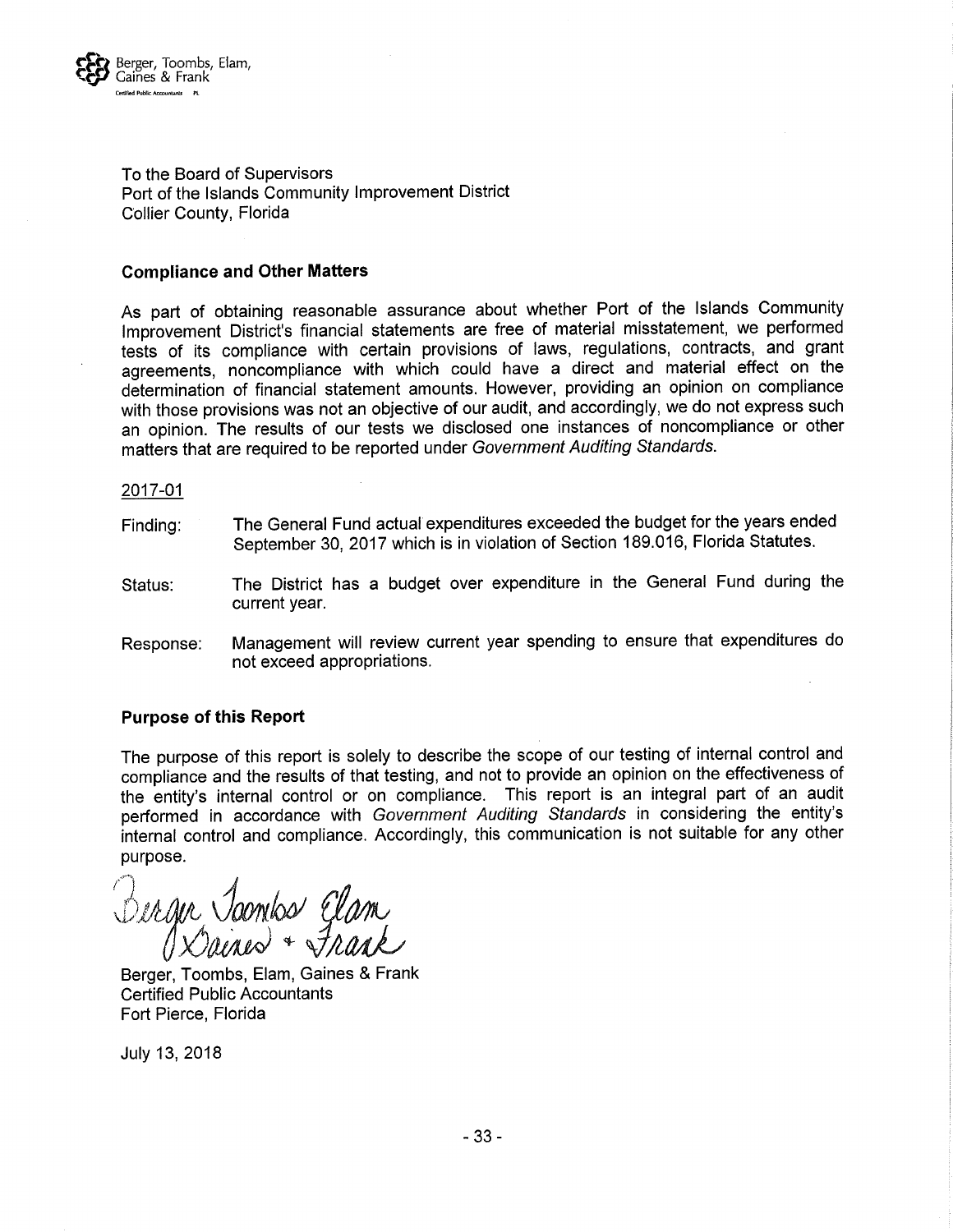

Certified Public Accountants

600 Citrus Avenue Suite 200 Fort Pierce, Florida 34950

772/461-6120 // 461-1155 FAX: 772/468-9278

#### **MANAGEMENT LETTER**

To the Board of Supervisors Port of the Islands Community Improvement District **Collier County, Florida** 

#### **Report on the Financial Statements**

We have audited the financial statements of the Port of the Islands Community Improvement District as of and for the year ended September 30, 2017, and have issued our report thereon dated July 13, 2018.

#### **Auditor's Responsibility**

We conducted our audit in accordance with auditing standards generally accepted in the United States: the standards applicable to financial audits contained in Government Auditing Standards, issued by the Comptroller General of the United States and Chapter 10.550, Rules of the Florida Auditor General.

#### **Other Reports and Schedule**

We have issued our Independent Auditor's Report on Internal Control over Financial Reporting and on Compliance and Other Matters Based on an Audit of Financial Statements Performed in Accordance with Government Auditing Standards and our Independent Auditor's Report on an examination conducted in accordance with AICPA Professionals Standards, AT-C Section 315 regarding compliance requirements in accordance with Chapter 10.550, Rules of the Auditor General. Disclosures in that report, which is dated July 13, 2018, should be considered in conjunction with this Management Letter.

#### **Prior Audit Findings**

Section 10.554(1)(i)1., Rules of the Auditor General, requires that we determine whether or not corrective actions have been taken to address findings and recommendations made in the preceding financial audit report. There were no findings or recommendations in the preceding audit.

#### **Financial Condition**

Section 10.554(1)(i)5.a. and 10.556(7), Rules of the Auditor General, requires us to apply appropriate procedures and communicate the results of our determination as to whether or not Port of the Islands Community Improvement District has met one or more of the conditions described in Section 218.503(1), Florida Statutes, and to identify the specific conditions met. In connection with our audit, we determined that the Port of the Islands Community Improvement District did not meet one of the conditions described in Section 218.503(1), Florida Statutes.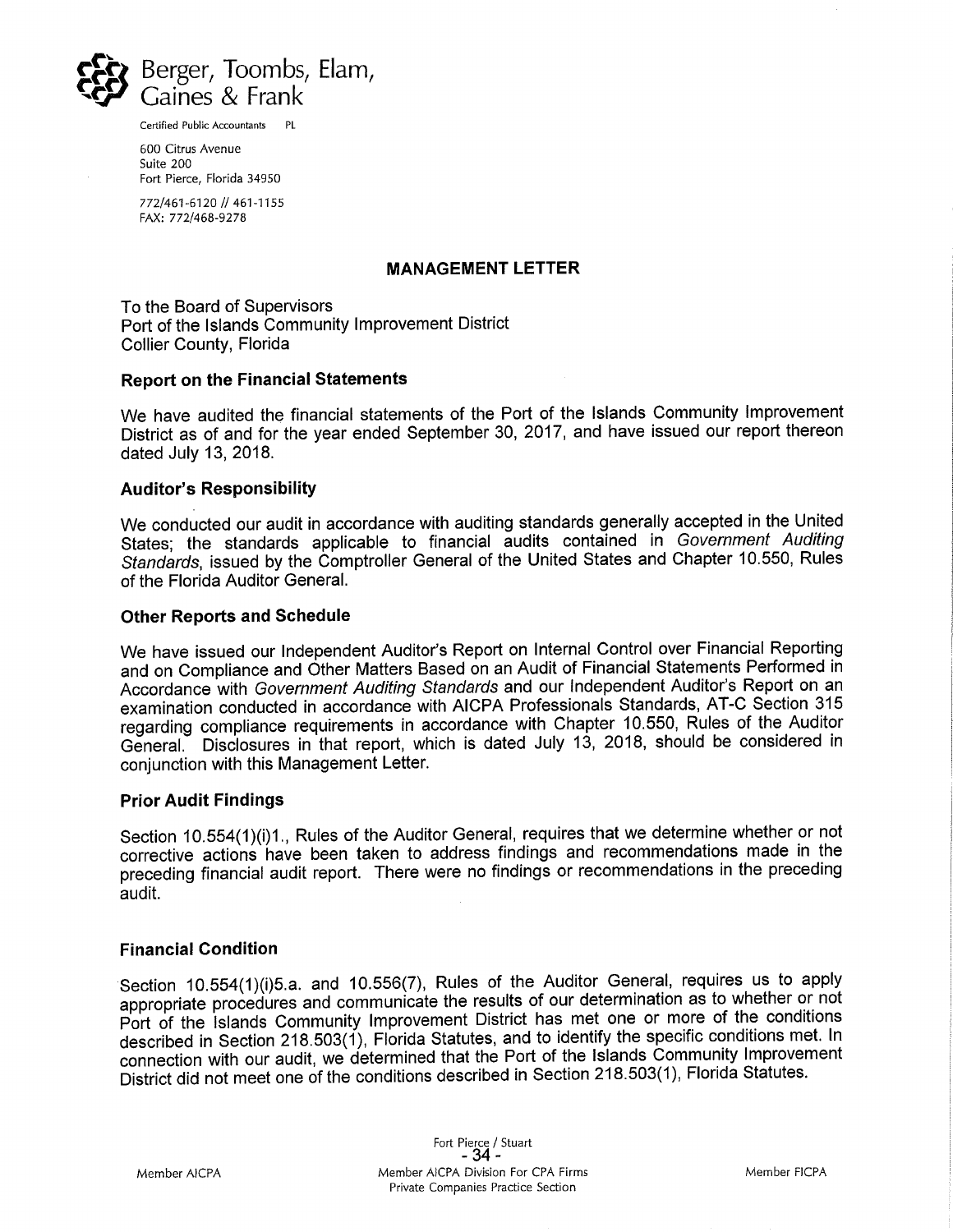

#### To the Board of Supervisors

Port of the Islands Community Improvement District

Pursuant to Sections 10.554(1)(i)5.c. and 10.556(8), Rules of the Auditor General, we applied financial conditions assessment procedures as of September 30, 2017 for the Port of the Islands Community Improvement District. It is management's responsibility to monitor the Port of the Islands Community Improvement District's financial condition; our financial condition assessment was based in part on the representations made by management and the review of the financial information provided by the same.

Section 10.554(1)(i)2., Rules of the Auditor General, requires that we communicate any recommendations to improve financial management. In connection with our audit, we did not have any such recommendations.

#### **Annual Financial Report**

Section 10.554(1)(i)5.b. and 10.556(7), Rules of the Auditor General, requires that we apply appropriate procedures and communicate the results of our determination as to whether the annual financial report for the Port of the Islands Community Improvement District for the fiscal year ended September 30, 2017, filed with the Florida Department of Financial Services pursuant to Section 218.32(1)(a), Florida Statutes, is in agreement with the annual financial audit report for the fiscal year ended September 30, 2017. In connection with our audit, we determined that these two reports were in agreement.

#### **Additional Matters**

Section 10.554(1)(i)3., Rules of the Auditor General, requires us to communicate noncompliance with provisions of contracts or grant agreements, or abuse, that have occurred, or are likely to have occurred, that have an effect on the financial statements that is less than material but which warrants the attention of those charged with governance. In connection with our audit, we did note a finding (see page 33 of this report).

#### **Purpose of this Letter**

Our Management Letter is intended solely for the information and use of the Legislative Auditing Committee, members of the Florida Senate and the Florida House of Representatives, the Florida Auditor General, Federal and other granting agencies, the Board of Supervisors, and applicable management, and is not intended to be and should not be used by anyone other than these specified parties.

"Bergir Joembo Elam

Berger, Toombs, Elam, Gaines & Frank **Certified Public Accountants PL** Fort Pierce, Florida

July 13, 2018